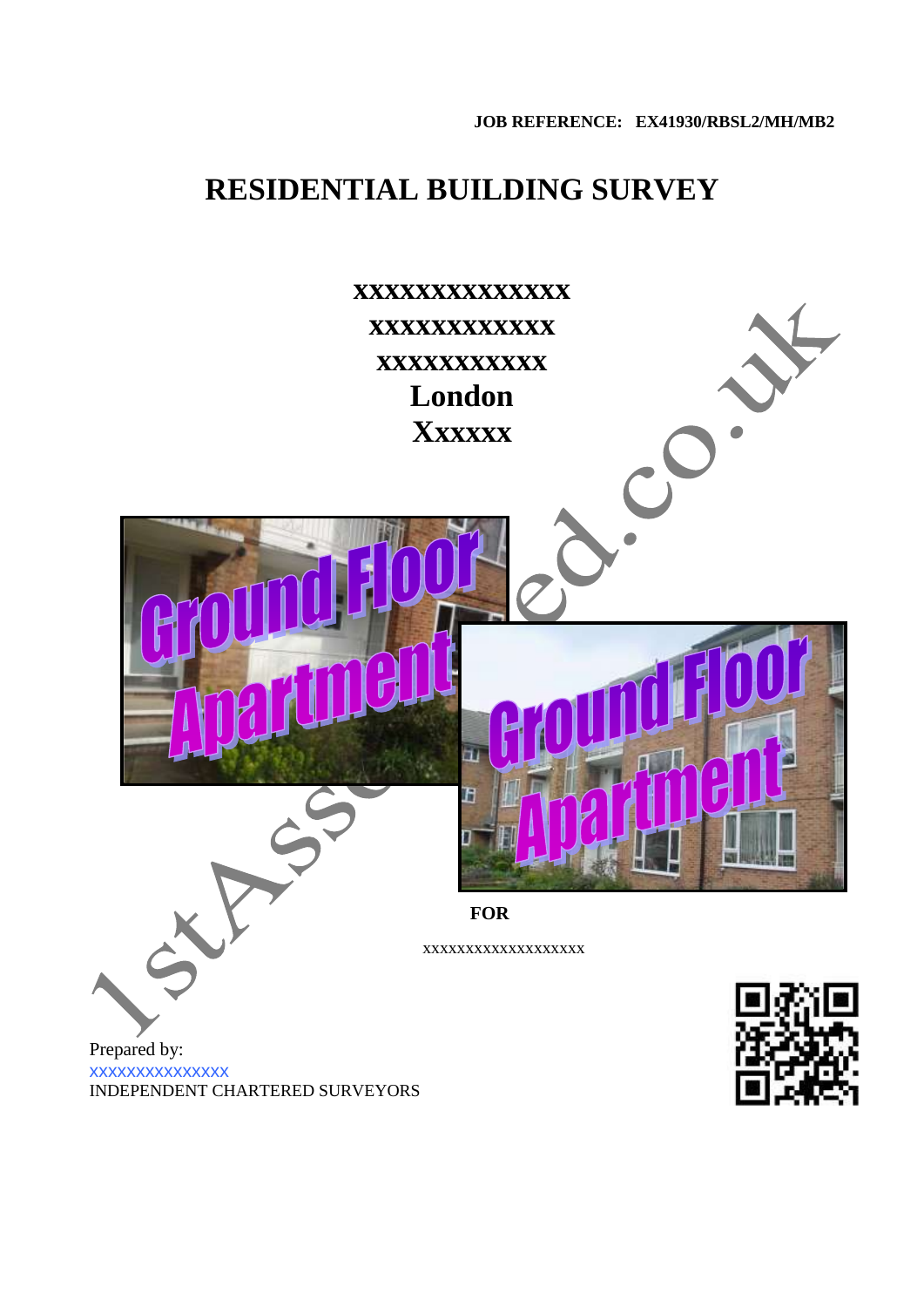# **CONTENTS**

EXECUTIVE SUMMARY

**APPENDICES**

LIMITATIONS

LIVING IN A MULTI OCCUPIED PROPERTY

ELECTRICAL REGULATIONS

GENERAL INFORMATION ON THE PROPERTY MARKET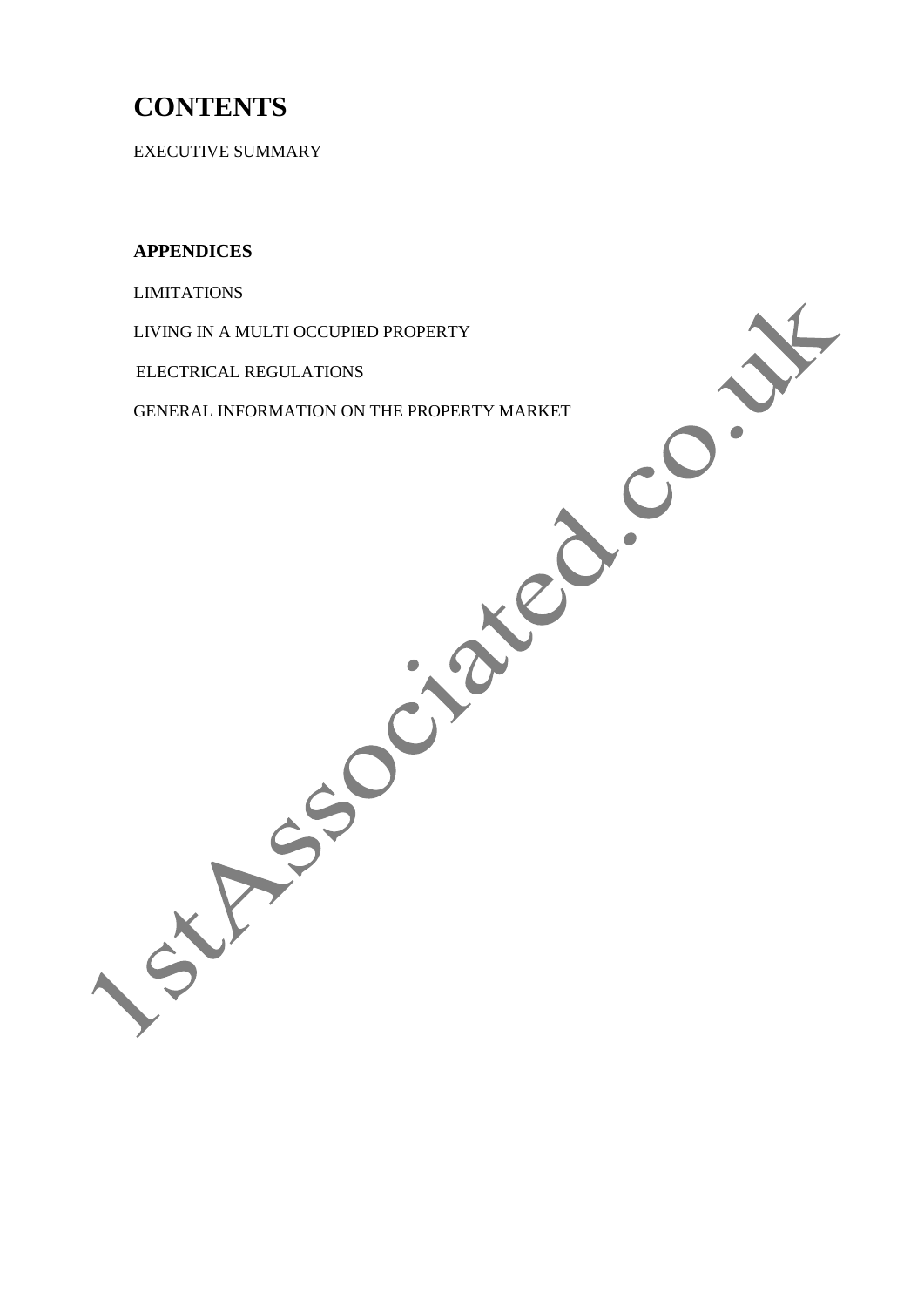# **EXECUTIVE SUMMARY**



Summaries are not ideal as they try to précis often quite complex subjects into a few paragraphs. This is particularly so in a summary about someone's future home when we are trying to second-guess what their priorities are, so it is important the Report is read in full.

It is inevitable with a report on a building of this nature that some of the issues we have focussed in on you may dismiss as irrelevant and some of the areas that we have decided are part of the 'character' of this property you may think are very important. We have taken in the region of xxx photographs during the course of this survey and many pages of notes, so if an issue has not been discussed that you are interested in/concerned about, please phone and talk to us before you purchase the property (or indeed commit to purchasing the property), as we will more than likely have noted it and be able to comment upon it. If we have not we will happily go back.

We have divided the Executive Summary into 'The Good', 'The Bad' and 'The Ugly', to help distinguish what in our mind are the main issues.

Once you have read the report we would recommend that you revisit the property to review your thoughts on the building in light of the comments we have made in this survey.

# **The Good**

*Survey reports often are full of only the faults and general 'doom and gloom', so we thought we would start with some positive comments on the property!*

- 1.0) A fairly spacious two bedroom apartment.
- 2.0) Well-presented gardens to the front and rear with some mature trees (you have your own part of the garden although not secluded).

are sure you can think of other things to add to this list.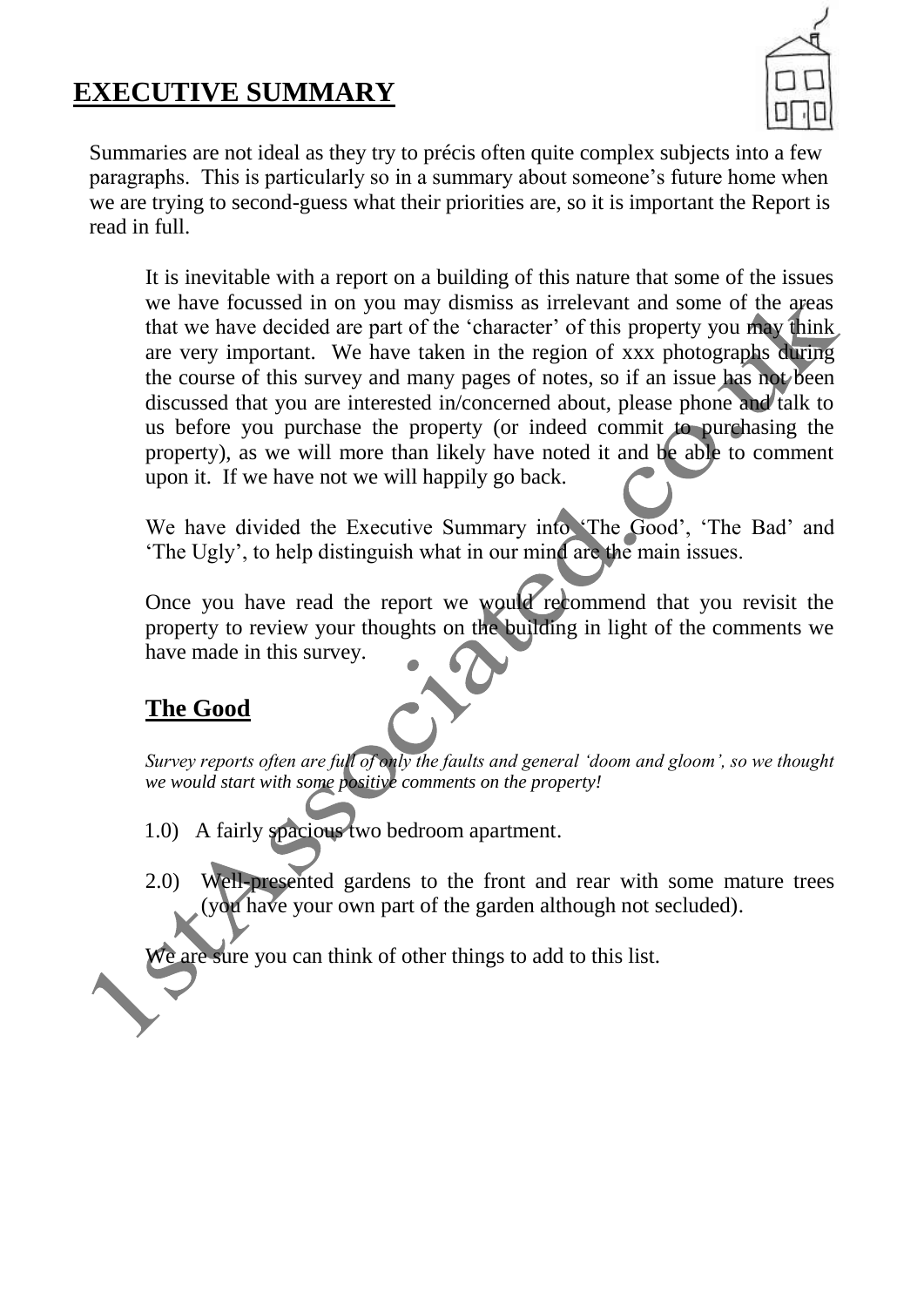## **The Bad**

*Problems / issues raised in the 'bad' section are usually solvable, but often need negotiation upon. However, a large number of them may sometimes put us off the property.* 

#### **1.0) Concrete frame building/structure**

This building is likely to be built on a structural frame which gives structural support although the property does look like it is traditionally built.

There are many elements that are not visible in this type of structure and the only way to truly establish if the structure is working is to have the structure opened up to look at key points such as joints, junctions and base plates to the ground floor and fixings to the walls, floors and roofs etc. We have not carried this out but have carried out a visual inspection and used indicating signs to report upon these factors.

Please see the Walls Section of this Report.

CXF SSO



Structural frame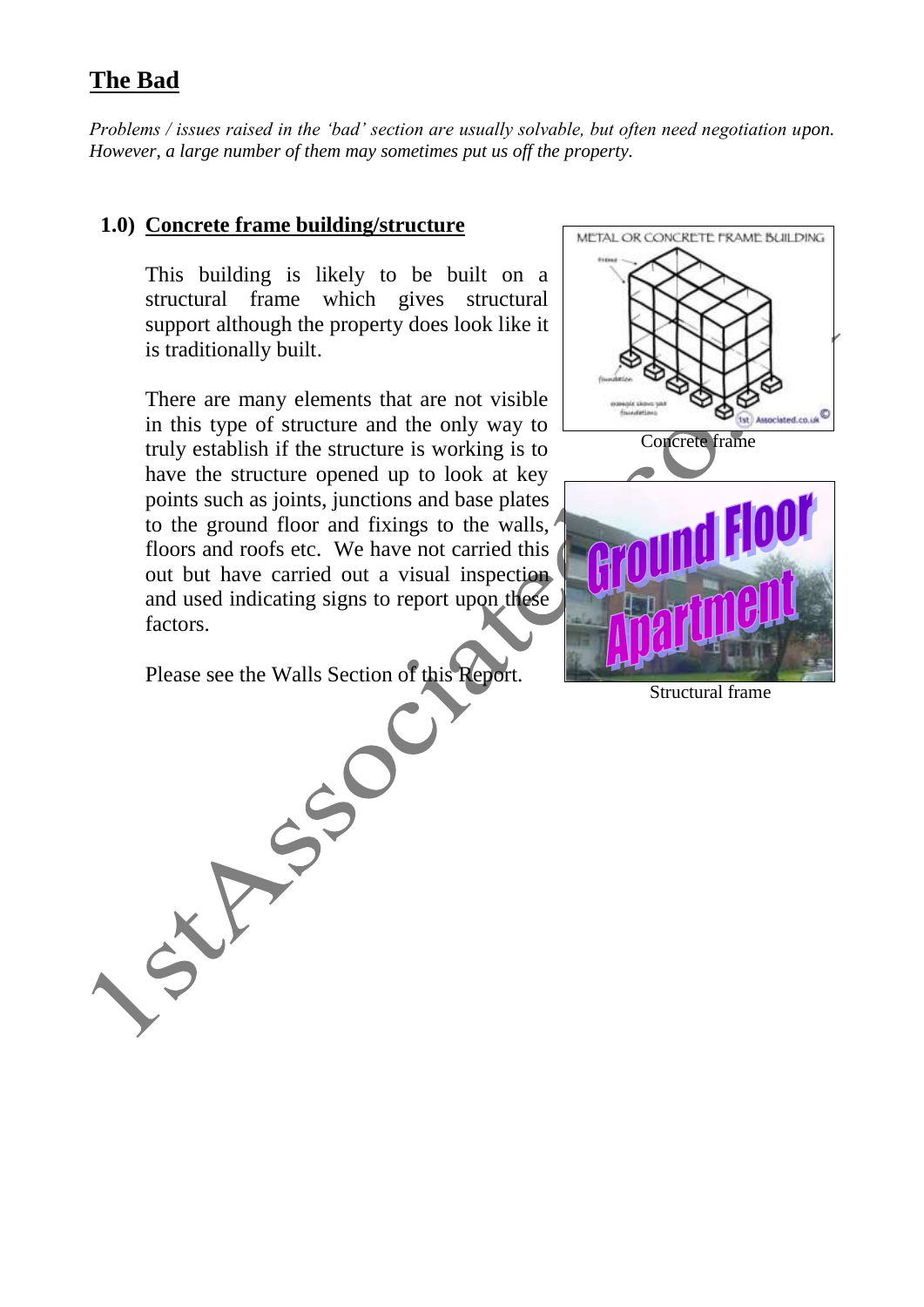## **2.0) Potential for dampness**

#### **Sloping site**

bounces back onto the wall

Whilst the property does not look like it sits on much of a slope, we would term this as sitting on a sloping site from side to side and from some extent from front to back as well and because of this rainwater and ground water need to travel from the top of the garden to the bottom with the building in the way. Sloping sites are not as good as level sites and buildings on them are integrally unstable. You need to understand this is a characteristic of any building sitting on a sloping site.



Whilst we did not obtain high damp meter readings at the time of our survey we do believe there is a potential for dampness in the property particularly to the rear where the ground level has risen above the damp proof course and in some cases almost to the airbricks.

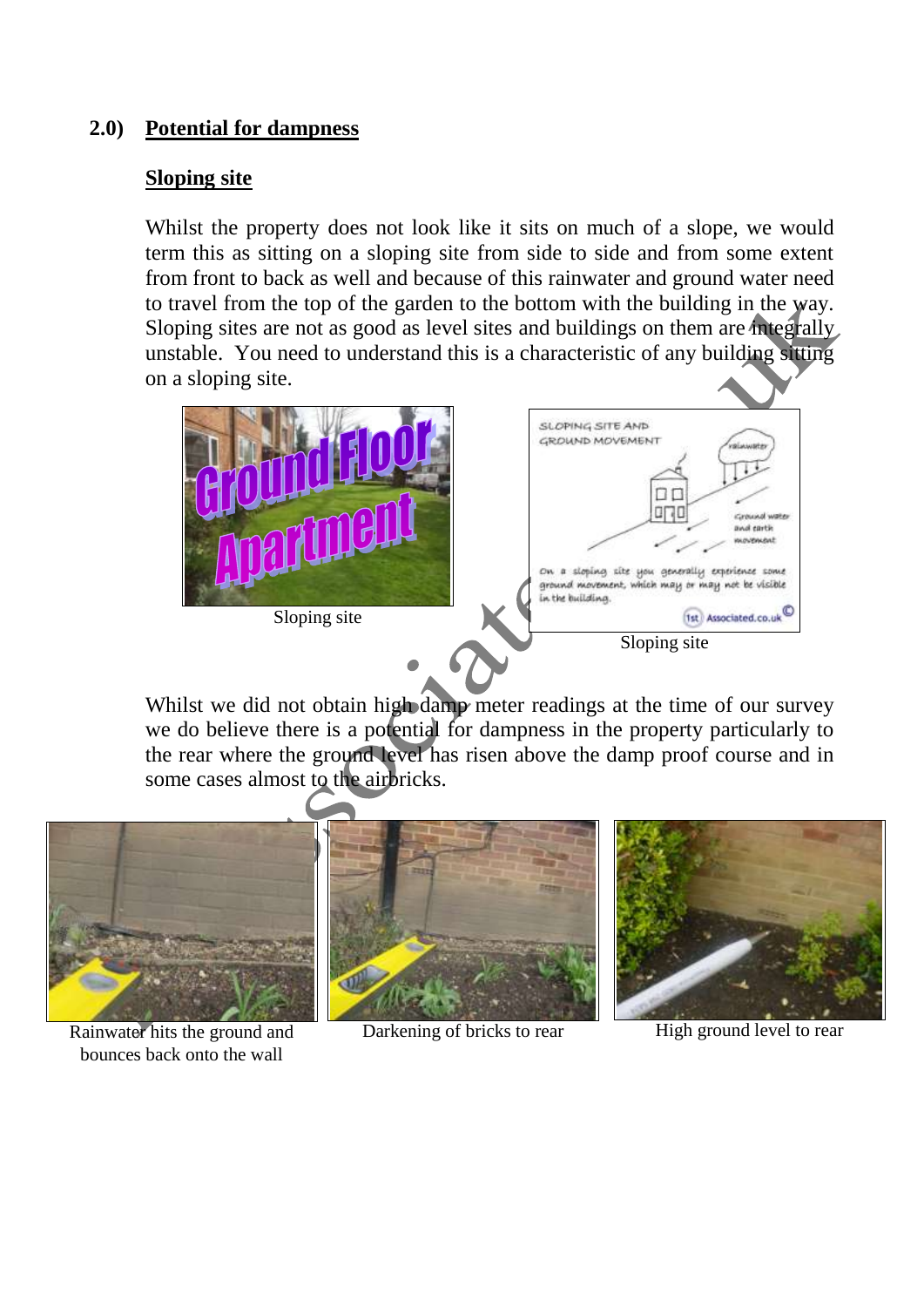## **Known about problem**

We can see that to the front of the property they have put a pea shingle drain. We also refer to these as a French drain when they are dug out properly and also have a perforated drainage pipe in the base (see sketch).

## **ACTION REQUIRED:**

#### **Rear**

We would recommend reducing the ground level to the rear and adding a French drain.

#### **Front**

To the front there looks to have been a French drain partly added; we would recommend that this work is reinstated.

**ANTICIPATED COST:** In the region of  $£2,000 - £3,000$  (two-three thousand pounds), these costs should be shared costs.

Please see the Damp Proof Course Section of this Report and our Article in the Appendices.





French drain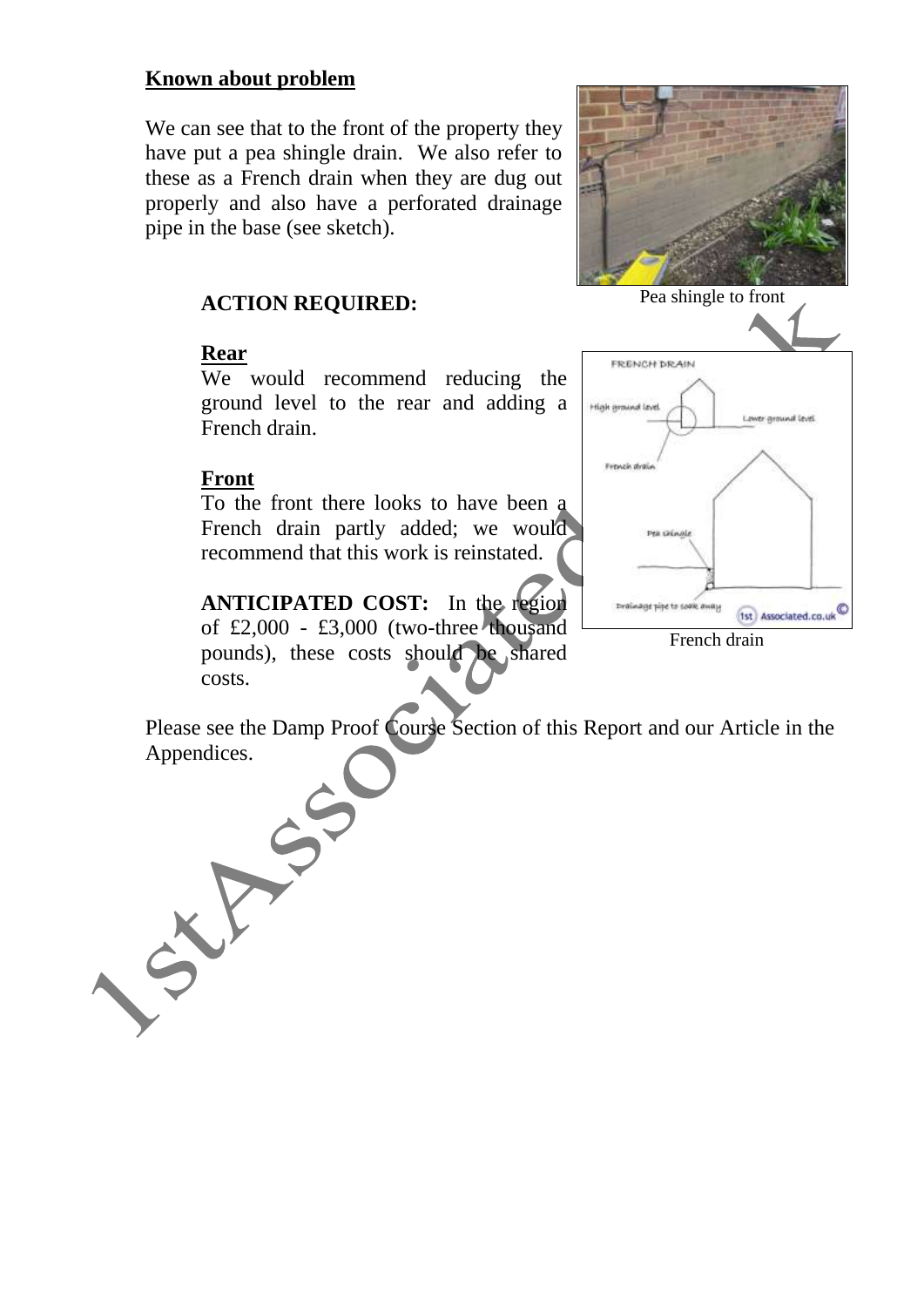#### **3.0) Airbricks acting as gutters**

The property has a suspended floor which needs an airflow underneath it. The airbricks which should ventilate the floor unfortunately are so low they are acting as gutters.





and acting as a gutter



**ACTION REQUIRED:** Reduce the ground level as much as possible. If for any reason this cannot be done we would recommend the airbricks are protected as shown in our sketch.

Please see the Airbricks Section of this Report.

## **4.0) What are the floors made out of?**

During the course of the survey we discussed what the floors are made out of. We believe they are probably made out of a concrete beam and block construction, possibly with a sprung floor over the top.

floating floor defined

This is a floor on top of a floor often used to lower noise transfer and also 'soften' the floor.



Beam and block floor

## **We cannot confirm what the construction is**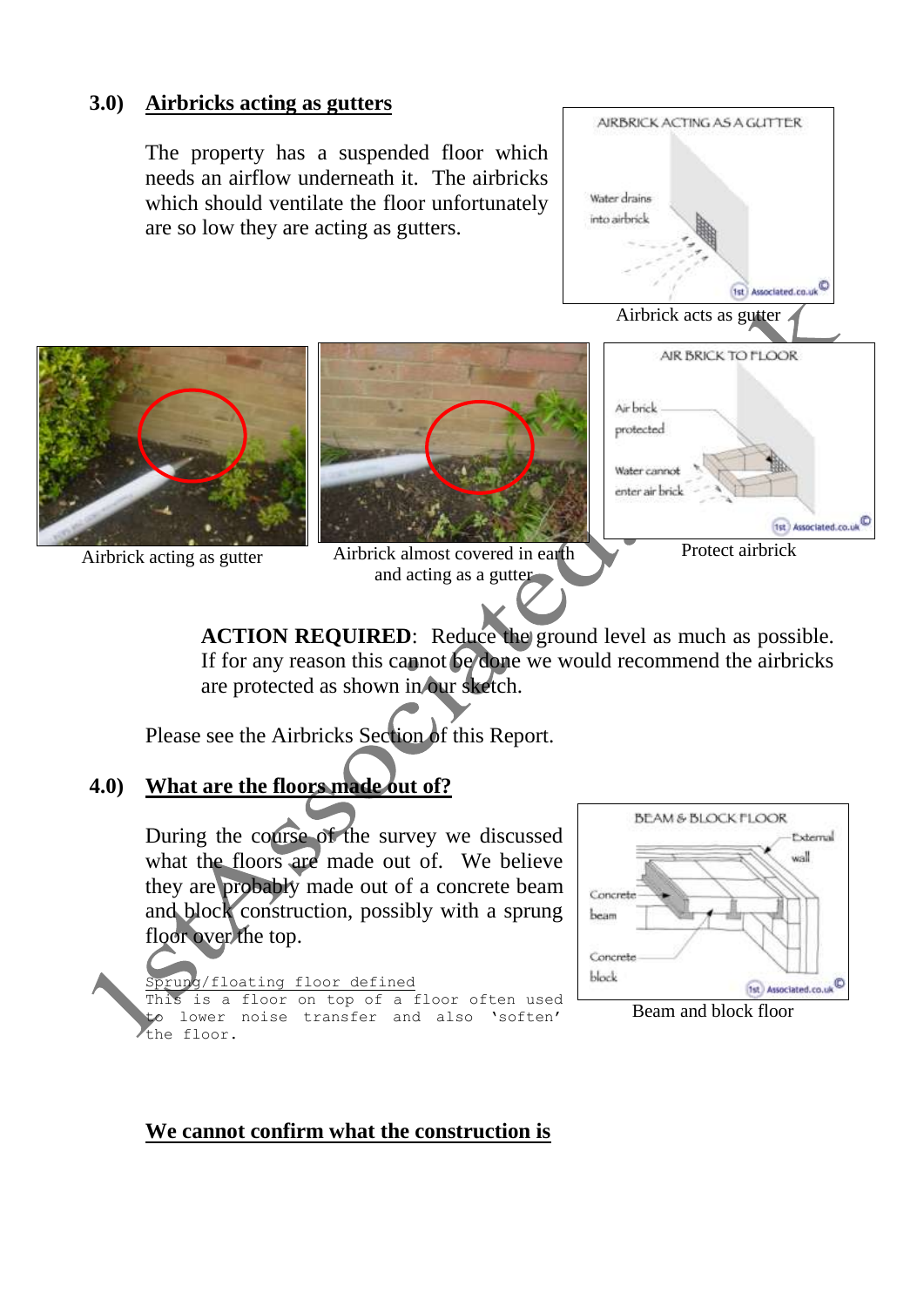If you recall we tried to take a section of the carpet up to confirm what the floor construction is however were unable to see the floor to confirm this.

We could see airbricks to the front and the rear of the property indicating that an airflow had been required underneath the building which often relates to a suspended floor, however the spring/deflection in the floor particularly that we saw at first floor level does denote that it may be a timber sprung floor.



Unable to view floors



#### **Deflection at first floor**

If you recall when we went to the first floor we discussed the noise issues, one of the main reasons for this was the slight deflection to the floor.

**ACTION REQUIRED:** There is very little that can be done to this without major work. You need to accept this as part of the character of the building and be happy to live with it.

Please see the Floors Section of this Report.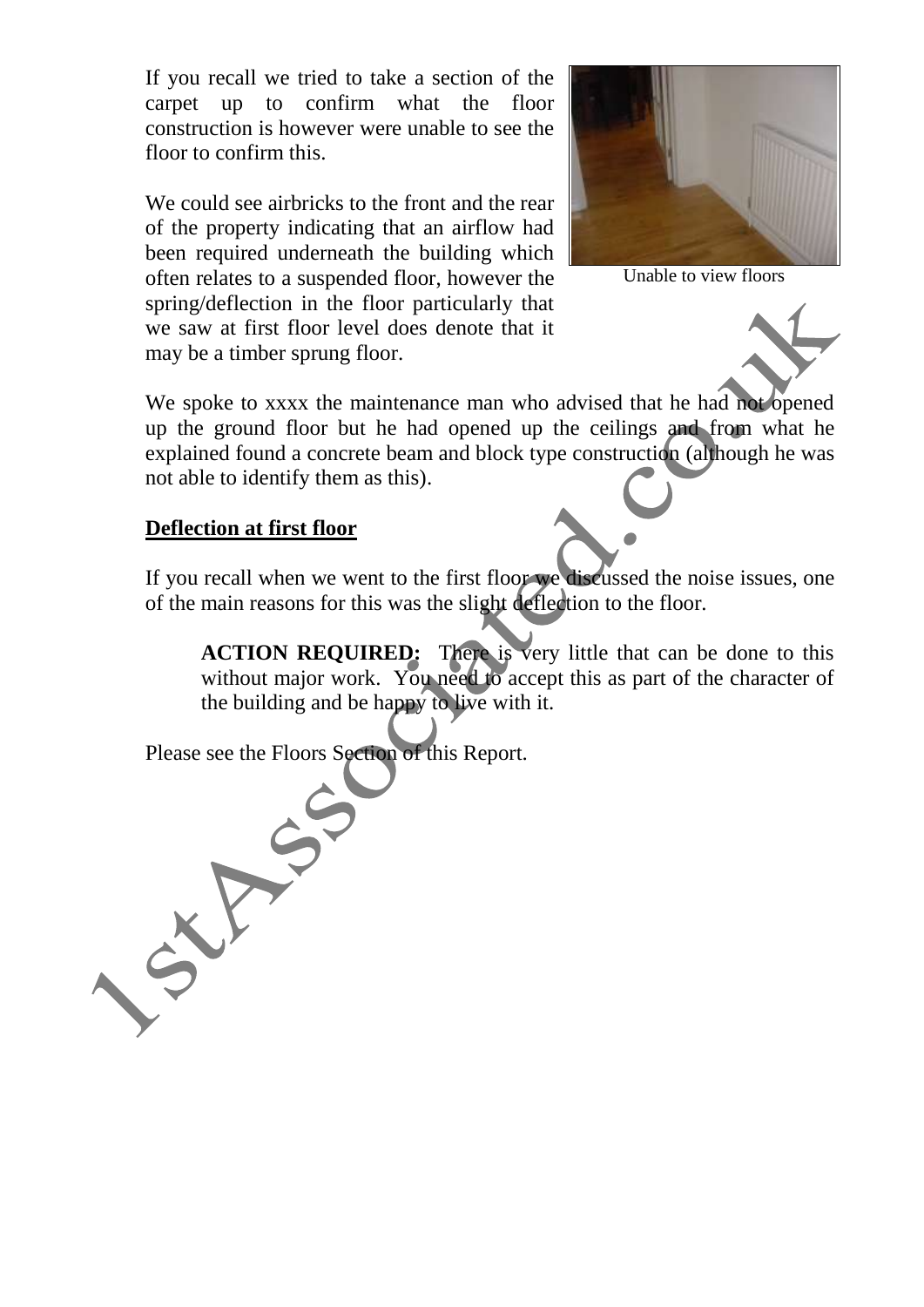#### **5.0) Signs of movement under rear bedroom window**

We noticed a small movement to the rear wall. This may have been due to leaks where the drains run parallel to the rear wall. When we lifted the drains one of the manholes had a small amount of tree root in it.

> **ACTION REQUIRED:** The building is probably insured on a block insurance. We do not expect what we have seen to be a major problem. The only way to be one hundred percent safe is if the existing owners take out an insurance claim, advising that the cracking has been noted by a structural surveyor (this should cost them nothing other than time to write the letter). This usually means that the insurance company will carry out a monitoring exercise (the Building) Research Establishment recommend



Movement in rear window



Roots in rear left manhole

monitoring any cracks for a minimum of one year) to establish if there is any progressive movement. Your future liability will be limited to the cost of the excess on the insurance providing the insurance company is happy for you to take over the insurance claim.

Your solicitor needs to ensure this is a legally watertight process and ensure your liability is limited to paying the excess on the insurance only.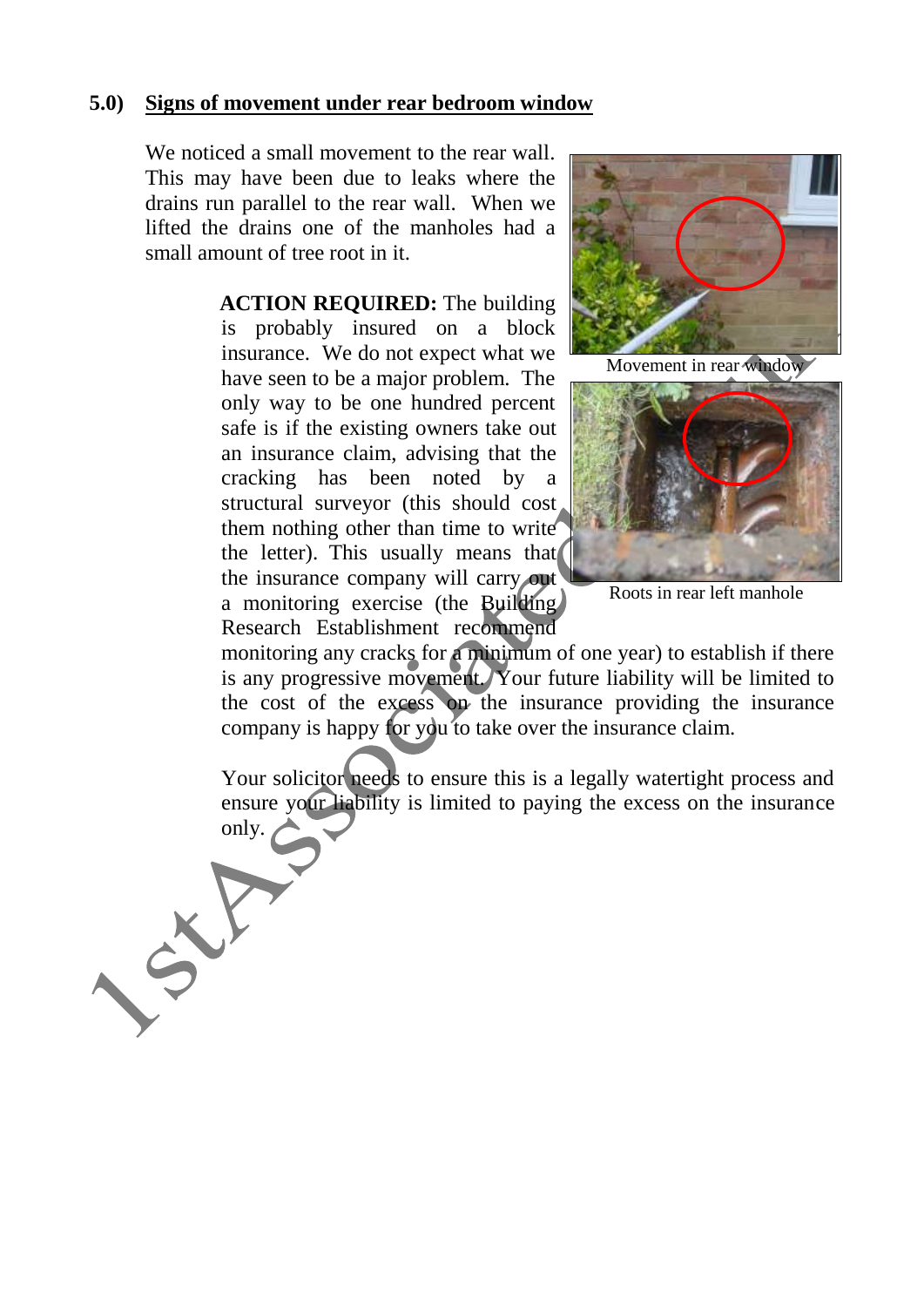## **6.0) Trees**

There are mature trees both to the front and rear of the property. We spoke to the owners about this who advised that they were regularly maintained (which is exactly what you want) and it was all part of the service charge. They had last been trimmed about four months ago.



#### **Tree damage to garden walls**

We can certainly see there has been damage to various garden walls surrounding the property so the trees need to be regularly maintained.

> **ACTION REQUIRED:** Your legal advisor to check and confirm that the trees will be regularly maintained as part of the garden service charge.

Please see the Trees Section of this Report.



Tree damaged nearby wall



Tree to rear Trees viewed from kitchen window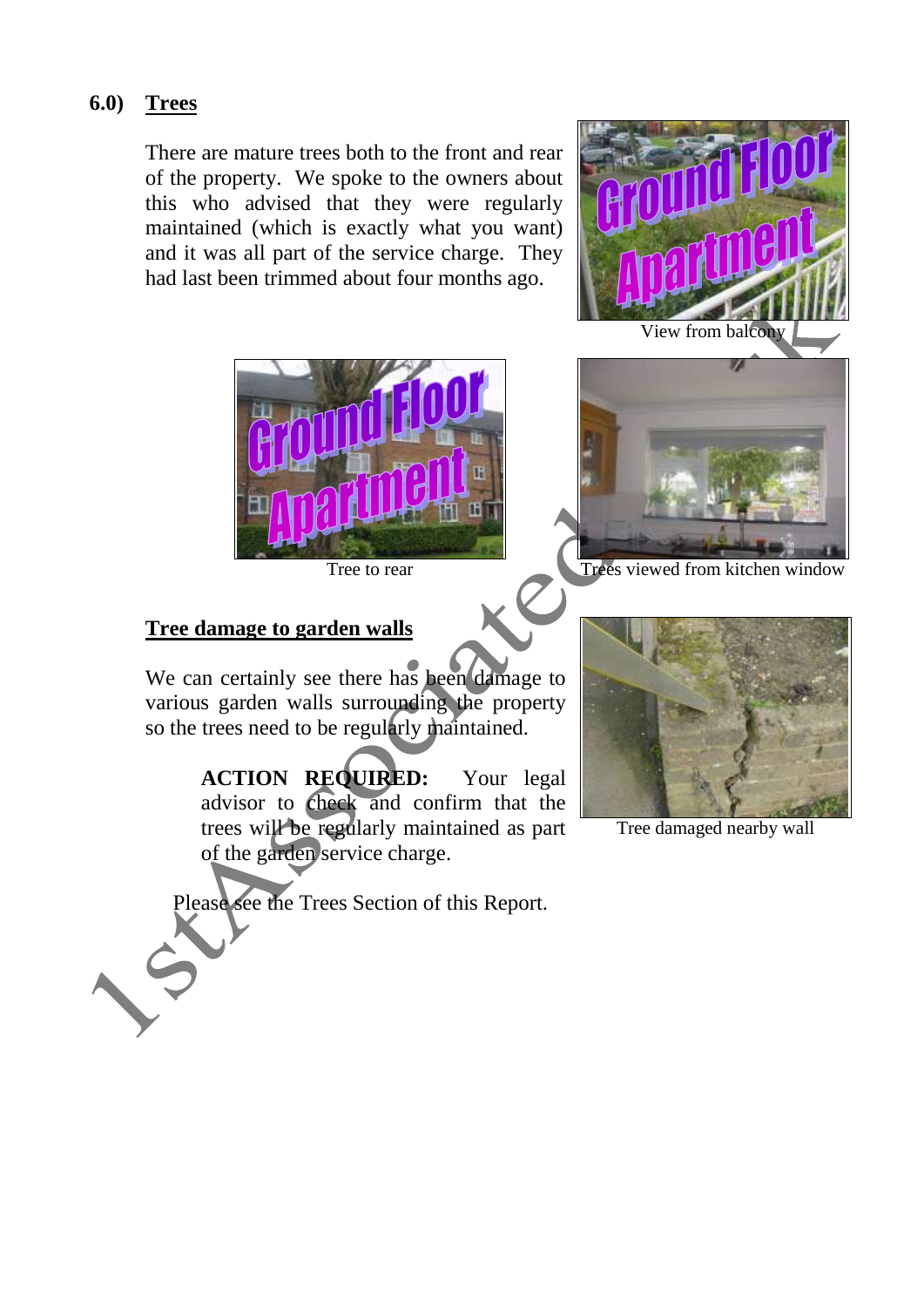#### **7.0) Pigeons**

There appears to be a pigeon problem to the building with pigeon netting and also the antilanding spikes. We specifically asked the owner about pigeons (if you recall) and she advised that there had not been any pigeon problems for a while.



Pigeon netting to property above

**ACTION REQUIRED:** You can spend all day and every day trying to get rid of pigeons. We believe you need to accept this is a characteristic of this property and be happy to live with it.



Pigeon spikes front right Aerial view -360 photo

## **8.0) Not safety glass to communal area door**

We cannot see a British standard safety kite mark on the glazed doors in the communal/shared area and we therefore assume that this glass is not safety glass therefore it can shatter. We would recommend changing the glass to safety glass.



Non-safety glass

**ACTION REQUIRED:** As this is a communal area you need to double check

with the management company that they have ensured that all of the doors have safety glass.

**ANTICIPATED COST:** This will be a shared cost if they do discover them to not be safety glass.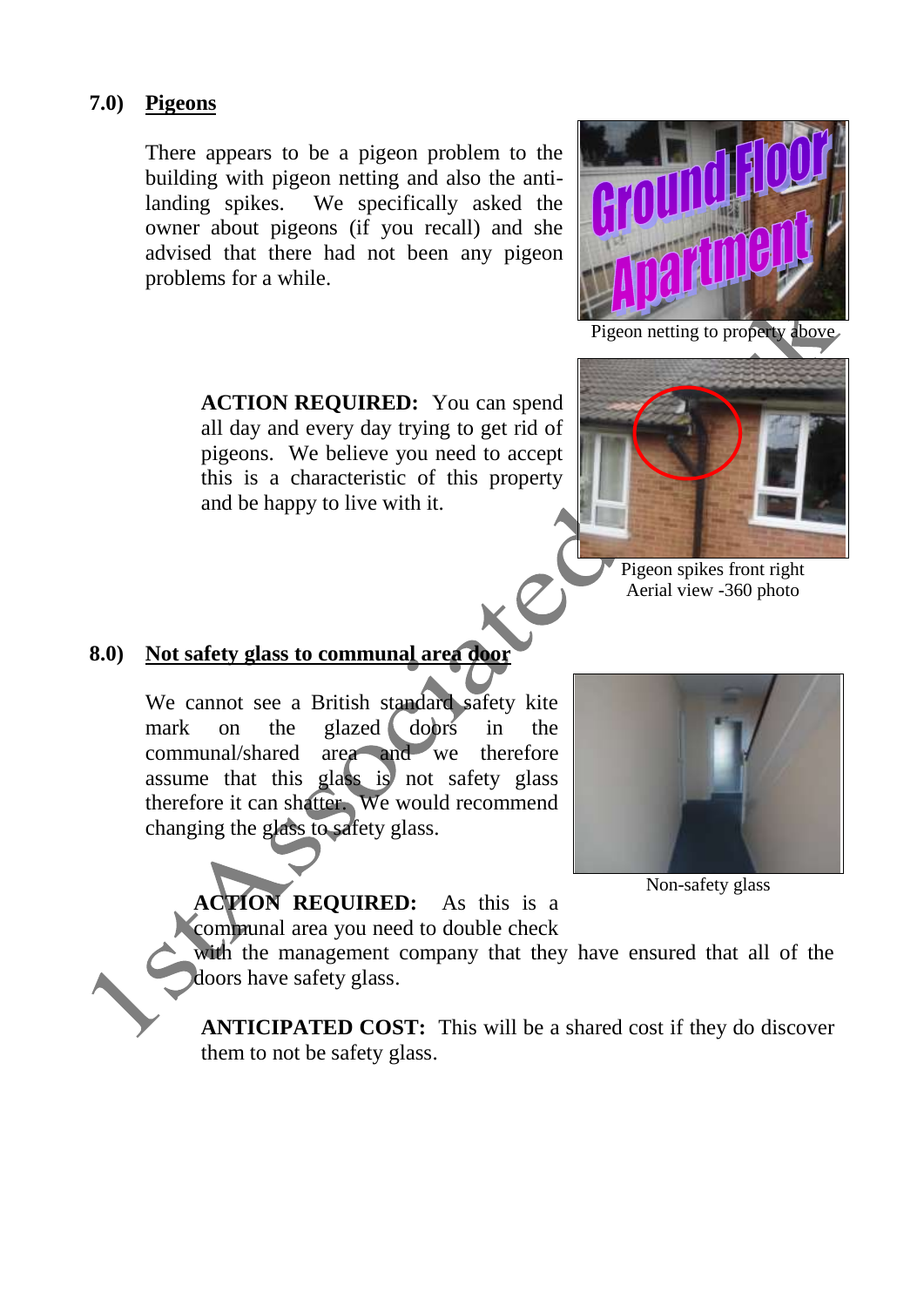#### **9.0) Does the Property have an Active and Interested Management Company?**

From our discussions when we spoke to xxxx the maintenance man during the course of the survey and also to the management company, they seemed to know the building reasonably well from the brief discussions we had. Many of the problems caused with multi-occupied properties is that there is no one person of the shared owners/occupiers who takes responsibility for shared issues. The usual way to do this is to set up a Management Company between the occupiers and they would look at things such as fire alarm systems, general maintenance etc. Good management can often make or break a property.

**ACTION REQUIRED:** Establish who is running the occupiers/owners Management Company and have a meeting with them ideally before you commit to purchase the property.

#### **10.0) Services**

#### **10.1) Dated electrics**

The electrics are dated.

**ACTION REQUIRED:** We recommend an Institution of Engineering and Technology (IET) test and report to be carried out by an NICEIC registered and approved electrical contractor or equivalent.

**ANTICIPATED COST:** £250 - £500 (two hundred and fifty pounds to five hundred pounds) plus any work recommended; please obtain quotations.

lease see the Services Section of this Report.



Dated electrics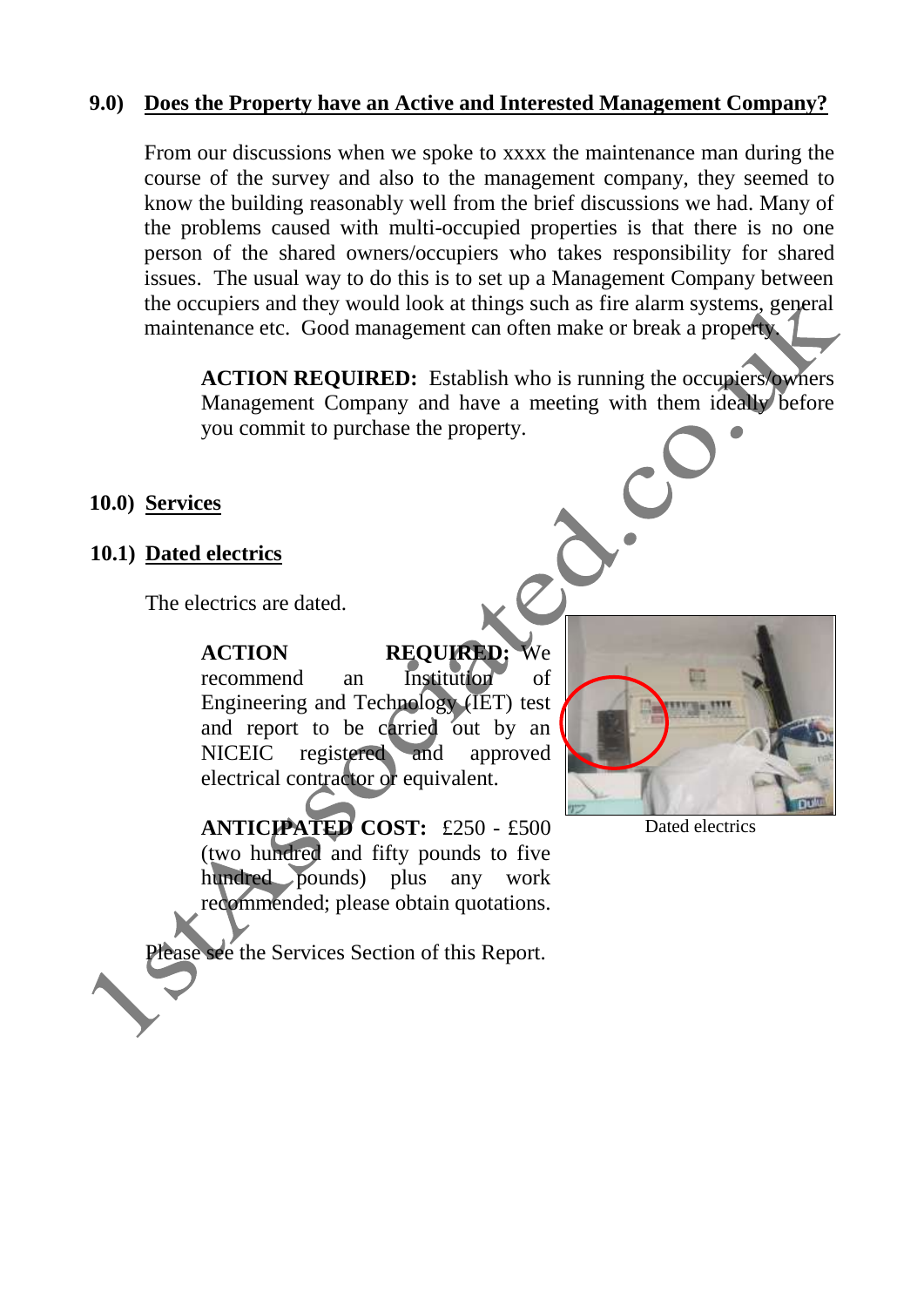# **The Ugly**

*We normally put here things that we feel will be difficult to resolve and will need serious consideration.*

## **Will you be able to hear the noise from your neighbours?**

During the course of the survey we did not hear any noise being transferred from your neighbours either on the ground floor or the first floor; however we are concerned that this type of construction may lead to problems. Noise transfer can be twofold:

- 1) Structure borne sound
- 2) Airborne sound

## **Structure borne sound**

This relates to noise that vibrates through the structure. When we inspected upstairs (if you recall you were with us) we were shown in the front lounge which is directly over downstairs front lounge how the floor reverberated (deflects) when it is walked on. We have not seen the floor construction however from talking to xxxxx the maintenance manager it would seem there is a concrete beam and block floor or similar. Unfortunately if these are deflecting/vibrating there is very little that can be done without major works.



Beam and block floor

#### **Airborne sound**

This is where noise transfers by way of speech, playing radio, TV, etc. We did note some airborne sound when we were in the stair/landing area. We did not notice any when we were actually in the apartment.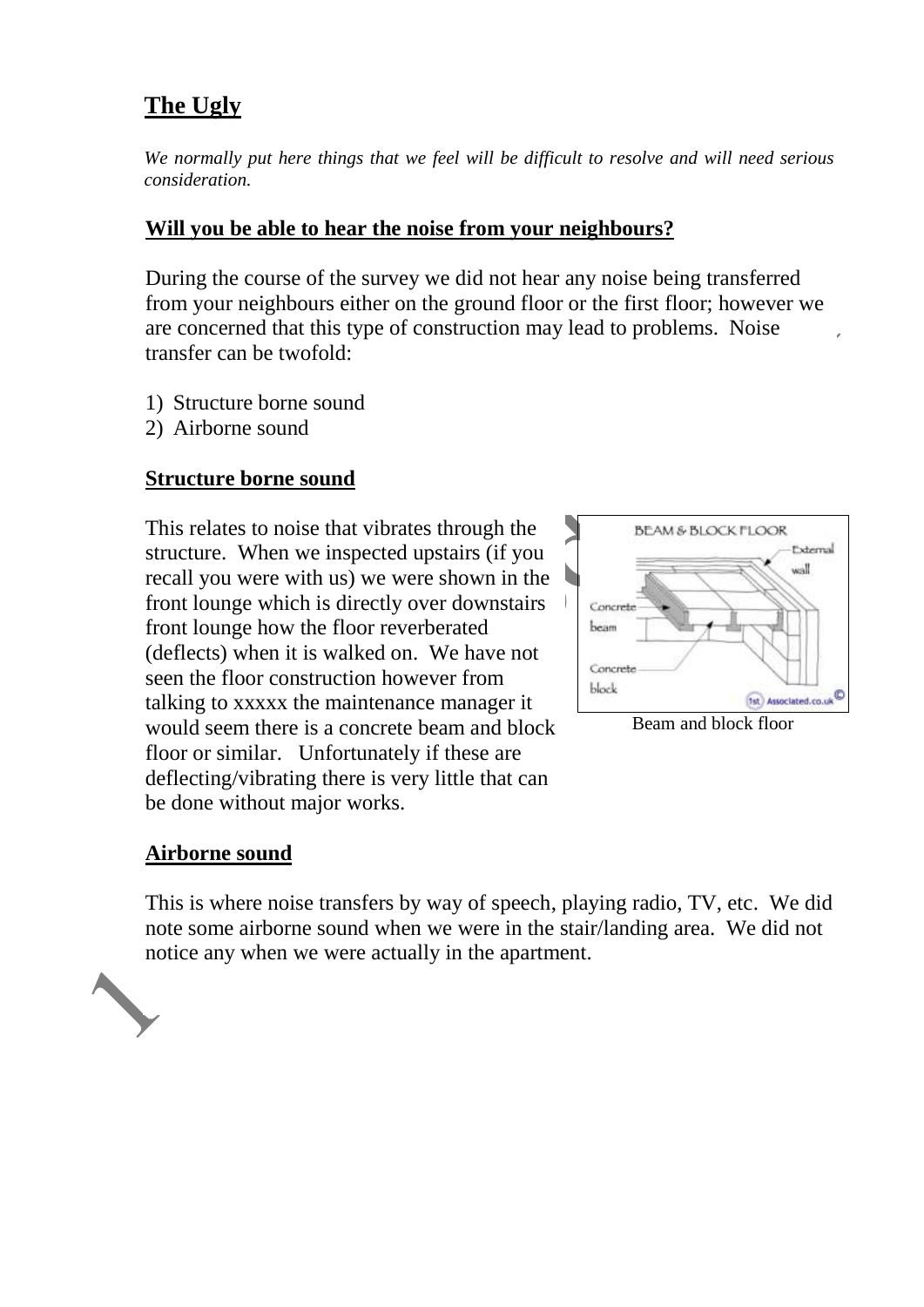## **Concerns with this age, type and style of building**

Our concern with this age, type and style of building is that:

- 1) The construction will not have considered noise transferred by adding insulation and if you are particularly concerned about noise then this could be a problem.
- 2) We believe there will be some structure borne sound. From what we understand the ground floor neighbour had complained to the first floor neighbour about the noise.

**ACTION REQUIRED:** We spoke about various quick fixes. To be honest there is not really a quick fix. We spoke about asking upstairs to re-lay their carpet and add an extra thick underlayer to help reduce noise. We do not believe this will get rid of the noise if the noise is as bad as we think, particularly bearing in mind what the two neighbours said with regard to noise transfer.

Without carrying out acoustic measurements, etc the best and quickest way would be, we believe, to revisit and speak to both the ground floor and the first floor neighbours again and ask them just how bad the noise is. As you know the owners of the property when we spoke to them did not advise us of any problems in relation to noise.

We believe it is very important this is sorted out to your satisfaction before you move into the property as we feel it would be very irritating to be living in a property with noise, particularly after you have lived in a property like you are living in at the moment.

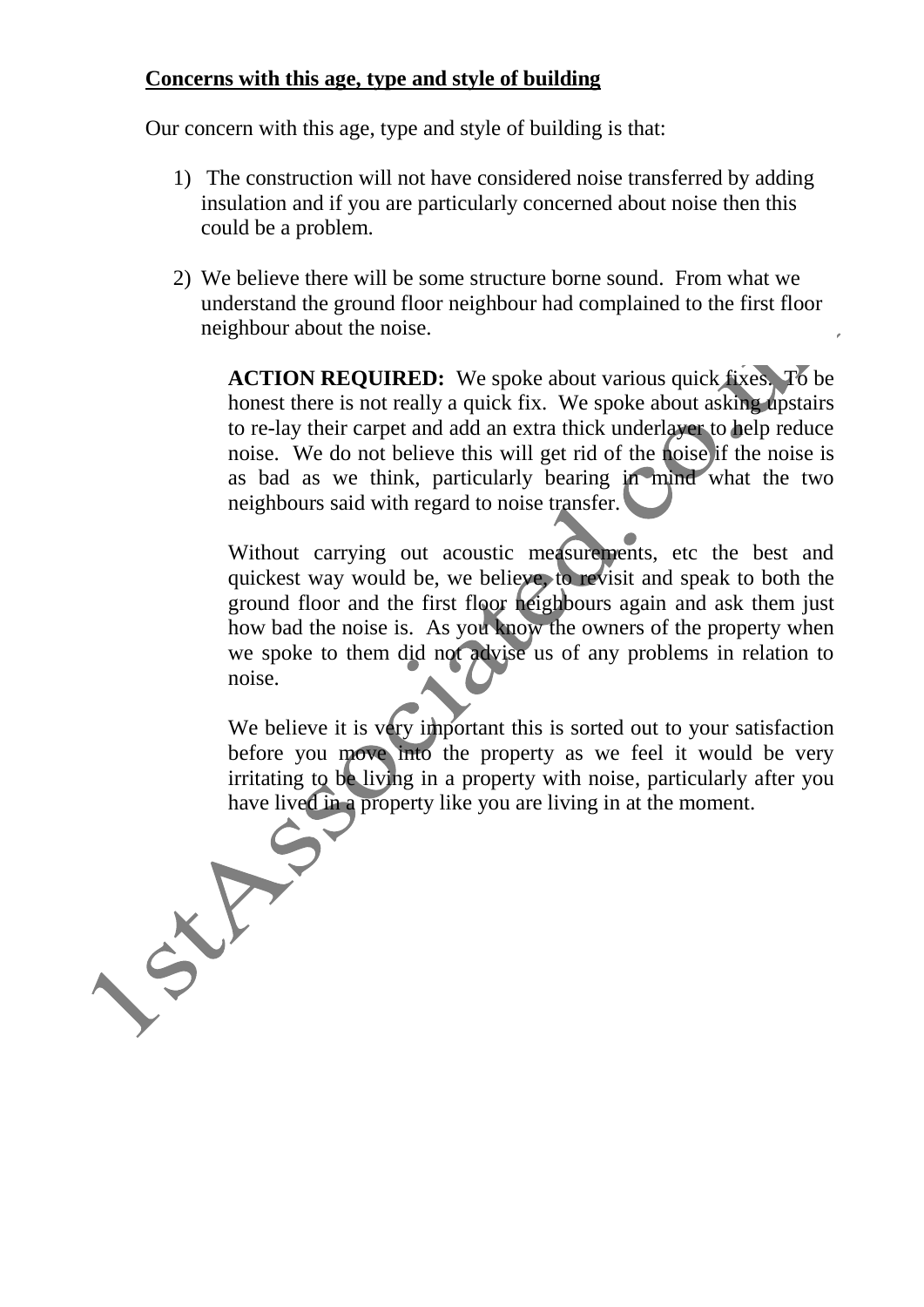# **Other Items**

Moving on to more general information.

## **Living in Multi-Occupied Leasehold/Shared Freehold Properties**

This is more a statement of information. There can be problems living in multi occupied properties with anything from noisy neighbours to non-contribution to the 'planned maintenance/sinking fund'. The property is Leasehold/Shared Freehold, which is very different to having a Freehold property, where you can almost literally do as you like (within the scope of the Law!).

Please see the attachment in the Appendices at the end of this Report.

## **Sinking Fund / Saving Fund / Planned Maintenance - Future Work**

With properties such as this there should be a planned maintenance program. We would expect this to be looking at and considering any anticipated works and associated costs at least ten years in advance.

Planned Maintenance/Sinking Fund defi

Planned maintenance/Sinking Fund refers to a regular amount of money that is given by each of the owners towards an agreed list of maintenance work to keep the property in good order. We find in some buildings an informal agreement takes place, in others a formal agreement.

**ACTION REQUIRED:** Your Legal Advisor to confirm future planned maintenance costs and expenditure ideally for ten years.

# **Communal Area**

The communal areas were slightly below standard with slightly above average marking on the walls. We generally prefer where there is some sort of protection on the walls; even a handrail will tend to help the walls last better.



Marks to walls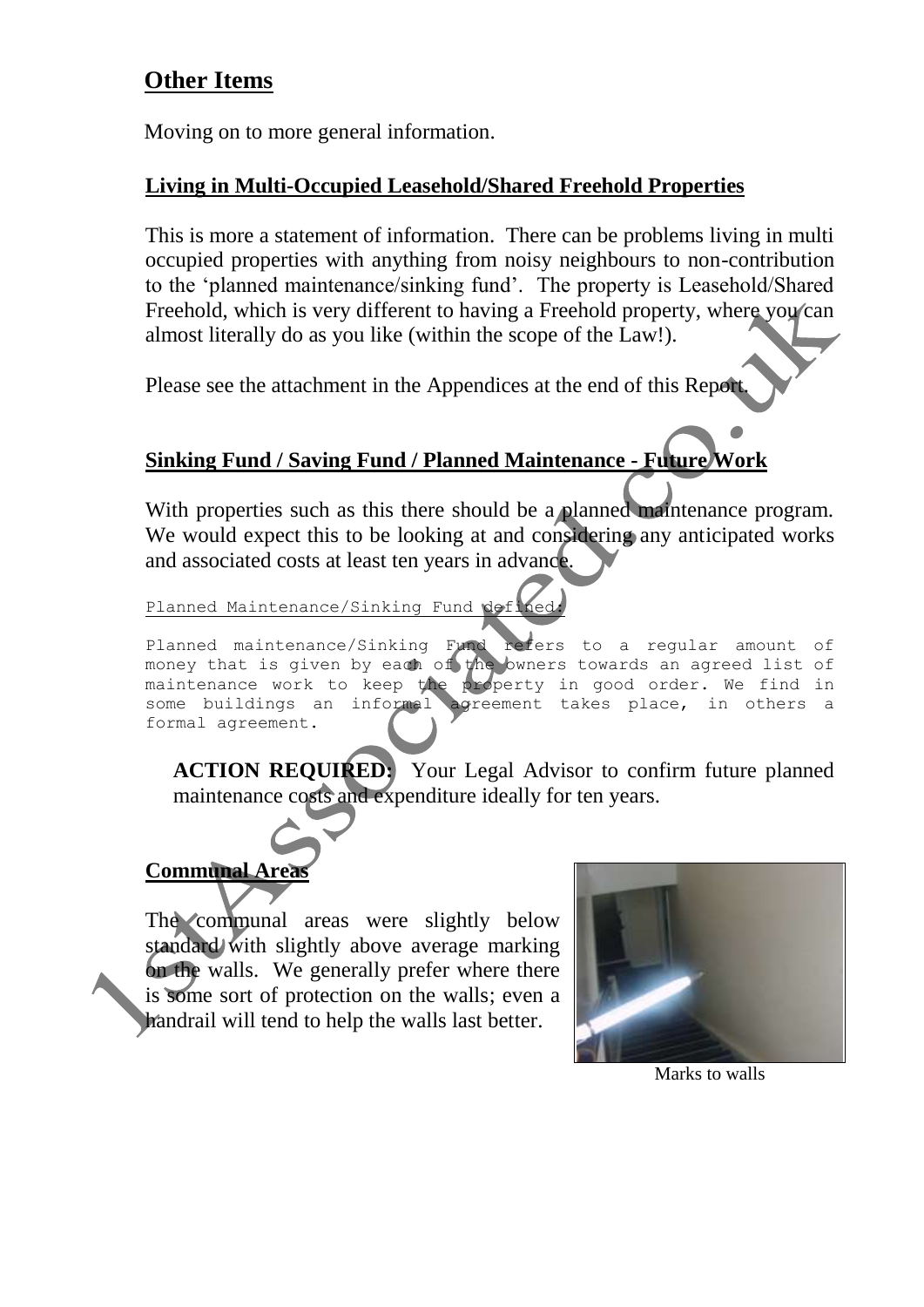## **Reactive / Day-to-Day Maintenance and Cyclical Maintenance**

By reactive / day-to-day maintenance we mean work of a more immediate nature, such as repairs to leaking showers or blocked drains or entry door systems. By cyclical maintenance we mean maintenance carried out on a regular basis such as to the fire alarm system and the garden maintenance.

Dependent upon the terms of your lease/shared freehold agreement some of this may come under your responsibility but be managed for you and recharged back to you by the Management Company.

**ACTION REQUIRED:** As you are aware, we spoke to xxxxx the maintenance man during the course of the survey; you need to check and confirm how and when you can use him. Typically there is a Service Charge for day-to-day maintenance / reactive maintenance and also cyclical maintenance. Your Legal Advisor to confirm costs.

#### **Services**

Whilst we have carried out a visual inspection only of the services within the property we would always recommend you have your own specific testing for each of the services. We also need to advise you of the following:

#### **Electrics**

The Institution of Engineering and Technology (IET) recommend a test and report whenever a property changes occupancy. This should be carried out by an NICEIC registered and approved electrical contractor or equivalent.

## **Heating**

The heating was turned on during the course of the survey and we had it turned up higher. We would however recommend that the system be tested and overhauled before exchange of contracts and that a regular maintenance contract is placed with an approved heating engineer, unless the existing owner can provide service records.



Thermal image photo of radiator

#### **Drainage**

Whilst we have lifted the manhole covers to the front and rear the only true way to find out the condition of the drains is to have a closed circuit TV camera report to establish the condition of the drains. In this age of property there have often been leaks over the years.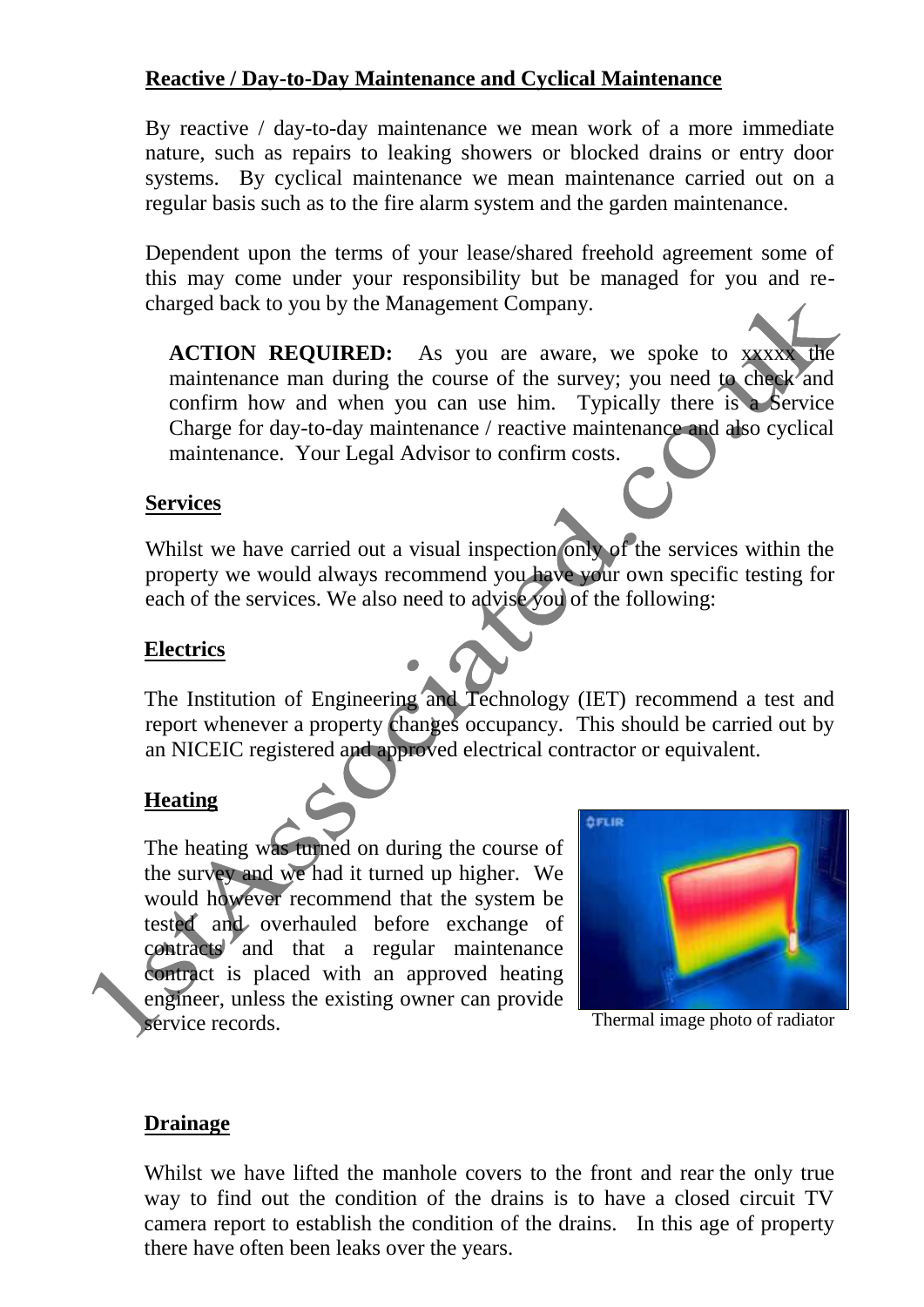**ACTION REQUIRED**: Your legal advisor to check if the property management company has information relating to the drains.

#### **Water Supply**

There is danger in older properties of having a lead water supply; we would recommend that you speak to the water company to ask them if they have carried out such replacement, as you will be re-piping much of the water used in the building it gives an ideal opportunity to also check for any remaining lead pipes.

**ACTION REQUIRED – SERVICES:** We would reiterate that we recommend with regard to all services that you have an independent check by a specialist contractor.

## **DIY/Handyman Type Work**

In this section we would normally comment upon smaller/less skilled jobs that you can carry out by yourself or get a handyman in to do, however under a normal lease/shared freehold (assuming a full repairing and insuring lease/shared freehold) these type of jobs are typically the responsibility of the Landlord (albeit that they usually recharge it to you) with usually only the internal of the property being your responsibility.

#### **Purchase Price**

We have not been asked to comment upon the purchase price in this instance, we have however referred you to sources of general information on the housing market within the Information on the Property Market Section, which can be found in the Appendices at the end of the Report.

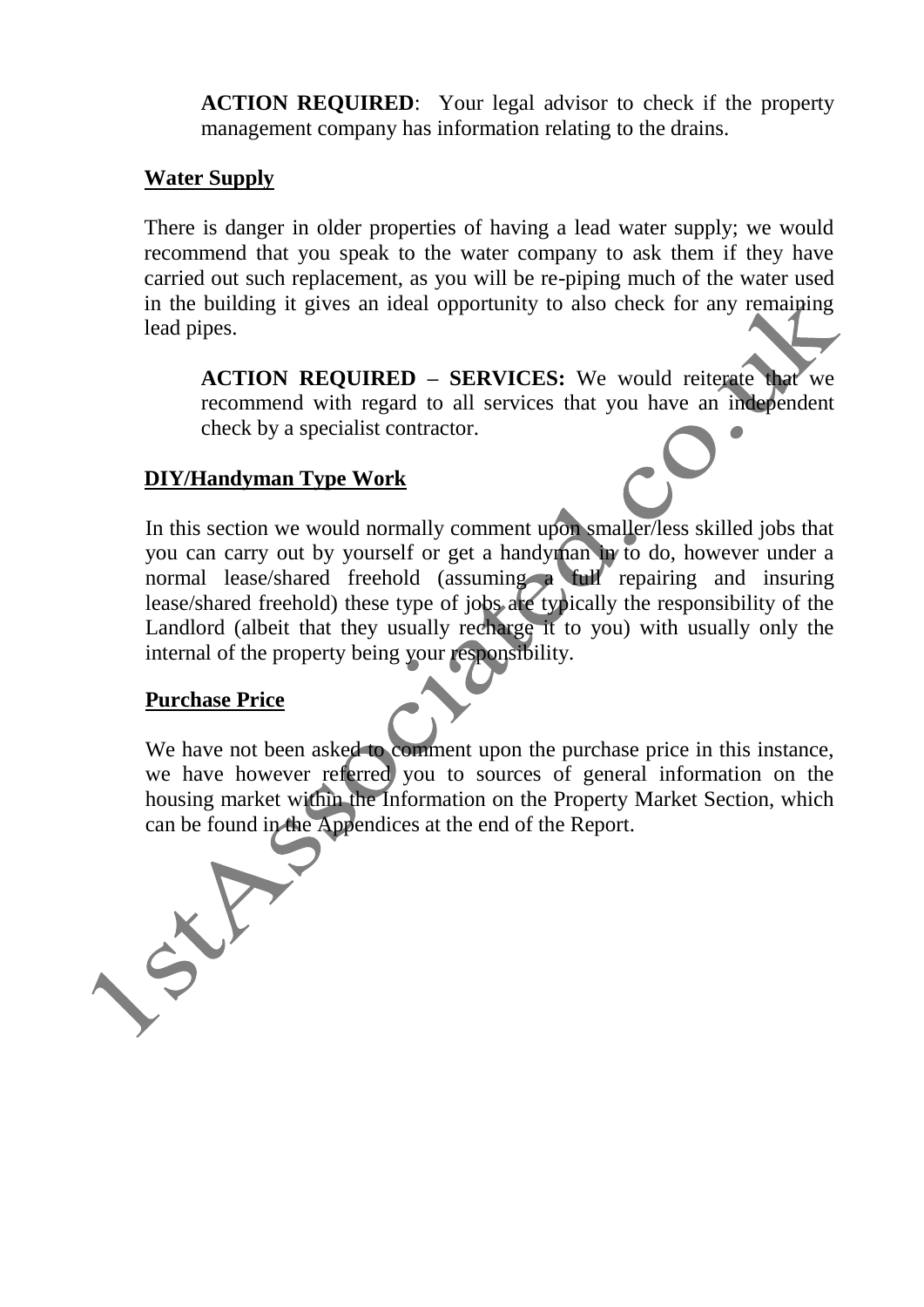## **Every Business Transaction has a Risk**

Every business transaction has a risk, only you can assess whether that risk is acceptable to you and your circumstances. You should now read the main body of the Report paying particular attention to any "**ACTION REQUIRED**" points.

## **Estimates of Building Costs**

Where we have offered an estimate of building costs please remember we are not experts in this area. We always recommend you obtain quotations for the large jobs before purchasing the property (preferably three quotes). The cost of building work has many variables such as the cost of labour. For unskilled labour we currently use between £75 and £125 (seventy five pounds and one hundred and twenty five pounds) per day (the higher costs in the city areas) and for tradesmen we use between £100 and £200 (one hundred pounds and two hundred pounds) per day for an accredited, qualified, skilled tradesman. Other variations include the quality of materials used and how the work is carried out, for example off ladders or from scaffold.

If you obtain builders estimates that vary widely, we would advise the work is probably difficult or open to various interpretations and we would recommend it is complex, both of which we can do if so required.

a specification is prepared. It would probably be best to supervise the work if<br>it is complex, both of which we can do if so required.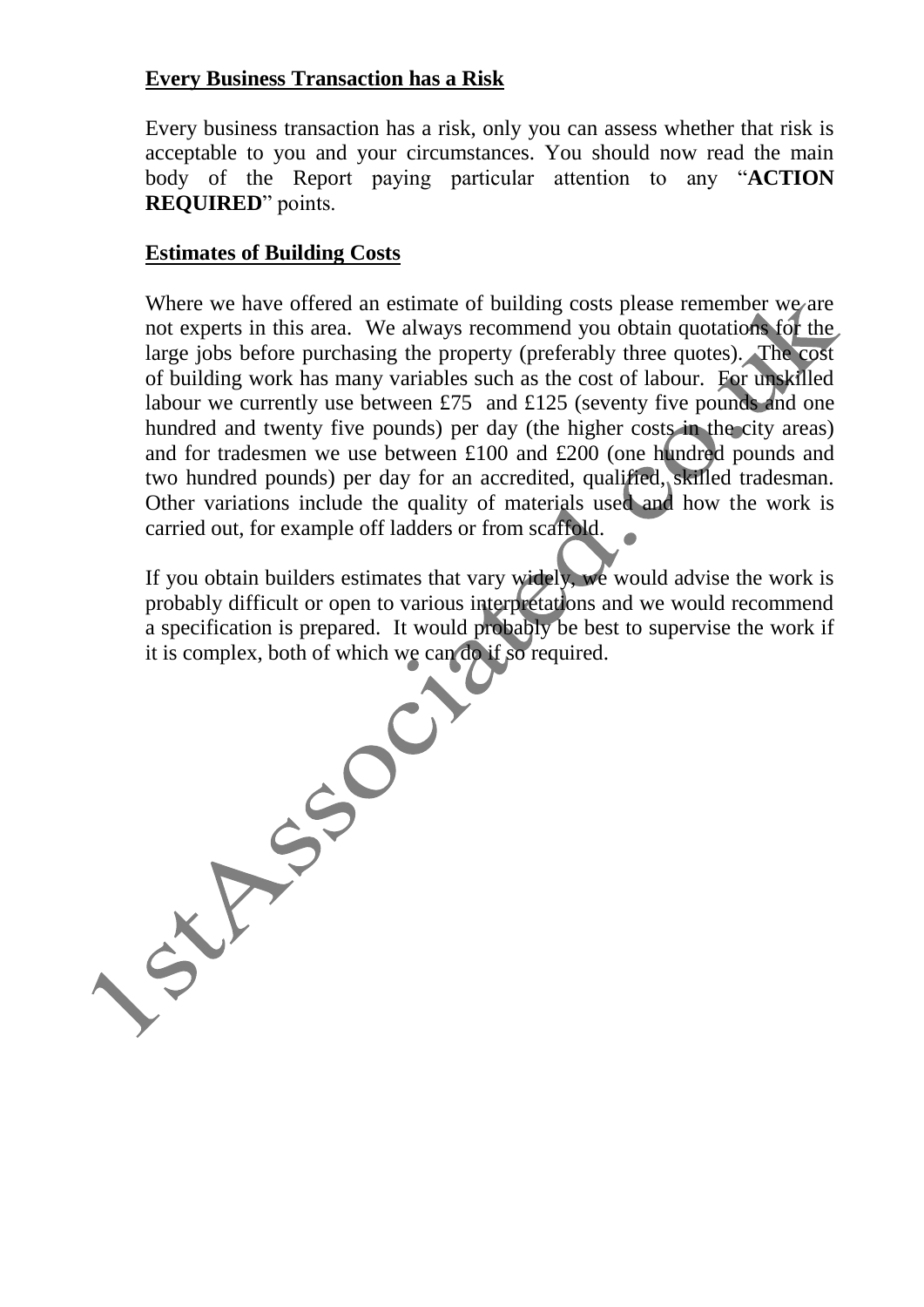# **LIMITATIONS**

Our limitations are as the agreed Terms and Conditions of Engagement.

## **CONDITIONS OF ENGAGEMENT**

The report has been prepared in accordance with our Conditions of Engagement dated xxxxxxxxxxx and should be regarded as a comment on the overall condition of the property and the quality of its structure and not as an inventory of every single defect. It relates to those parts of the property that were reasonably and safely accessible at the time of the inspection, but you should be aware that defects can subsequently develop particularly if you do not follow the recommendations.

## **ENGLISH LAW**

We would remind you that this report should not be published or reproduced in any way without the surveyor's expressed permission and is governed by English Law and any dispute arising there from shall be adjudicated upon only by the English Courts.

## **SOLE USE**

This report is for the sole use of the named Client and is confidential to the Client and his professional advisors. Any other persons rely on the Report at their own risk.

## **APPROVALS/GUARANTEES**

Where work has been carried out to the property in the past, the surveyor cannot guarantee that this work has been carried out in accordance with manufacturers' recommendations, British/European Standards and Codes of Practice, Agreement Certificates and statutory regulations.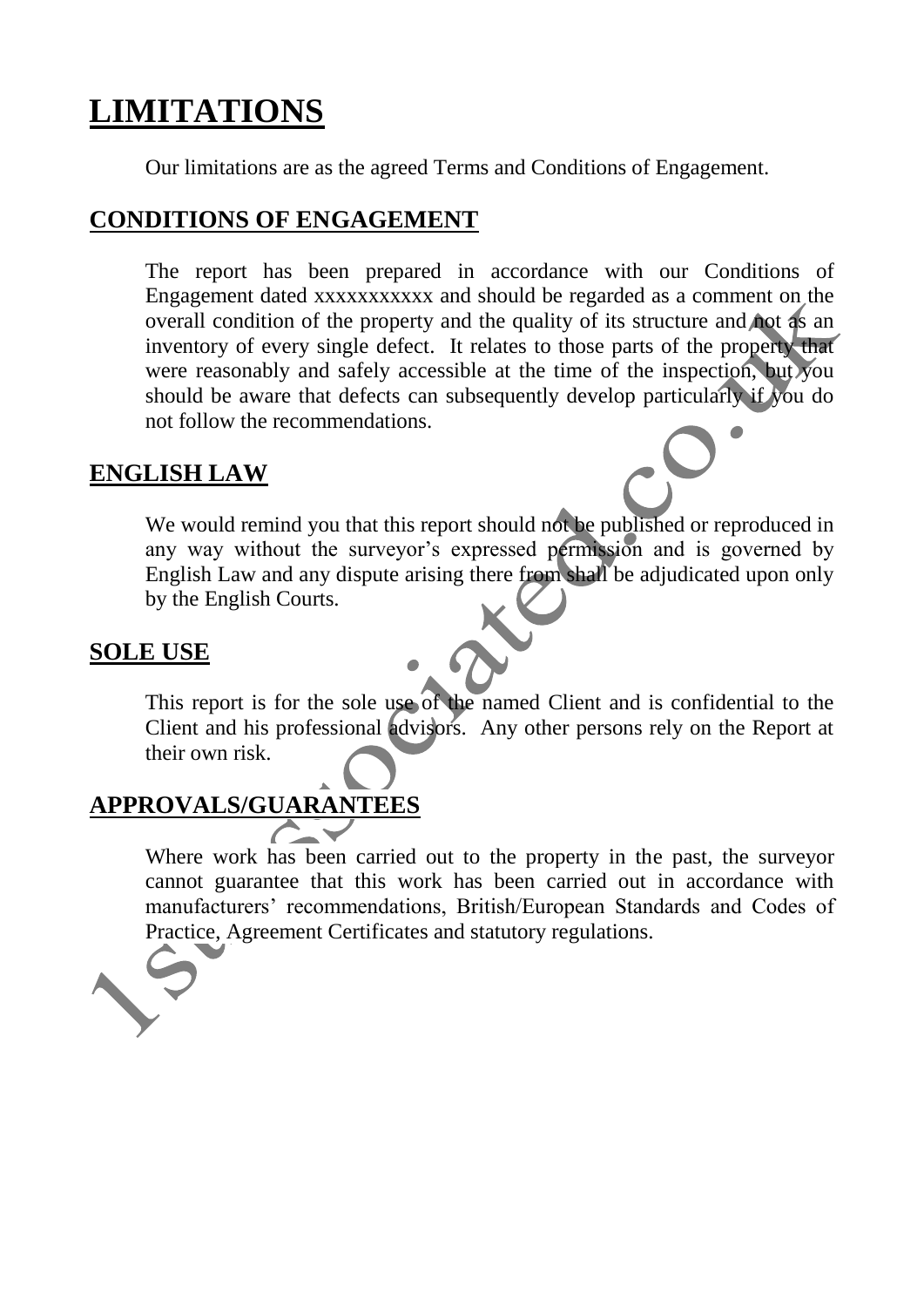## **ONLY HUMAN!**

Although we are pointing out the obvious, our Surveyors obviously can't see through walls, floors, heavy furniture, fixed kitchen units etc. they have therefore made their best assumptions in these areas.

As this is a one off inspection, we cannot guarantee that there are no other defects than those mentioned in the report and also that defects can subsequently develop.

## **LAYOUT PLAN**

We have used the estate agents floor plan as a guide to the layout of the building. We have not checked it for scale and accuracy.

## **WEATHER**

It was mild at the time of the inspection. The weather did not hamper the survey.

In recent times our weather seems to be moving towards the extremities from its usual relatively mid range. Extremes of weather can affect the property.

## **NOT LOCAL**

It should be noted the surveyors may not be local to this area and are carrying out the work without the benefits of local knowledge on such things as soil conditions, aeroplane flight paths, and common defects in materials used in the area etc.

# **OCCUPIED PROPERTY**

The property was occupied at the time of our survey, which meant that there were various difficulties when carrying out the survey such as stored items within cupboards, the loft space and obviously day-to-day household goods throughout the property. We have, however, done our best to work around these.

## **JAPANESE KNOTWEED**

We have not inspected for Japanese Knotweed. We would advise that we are finding that some mortgage valuation surveyors are setting valuations at zero on any property with Japanese Knotweed and are reluctant to lend where it is present.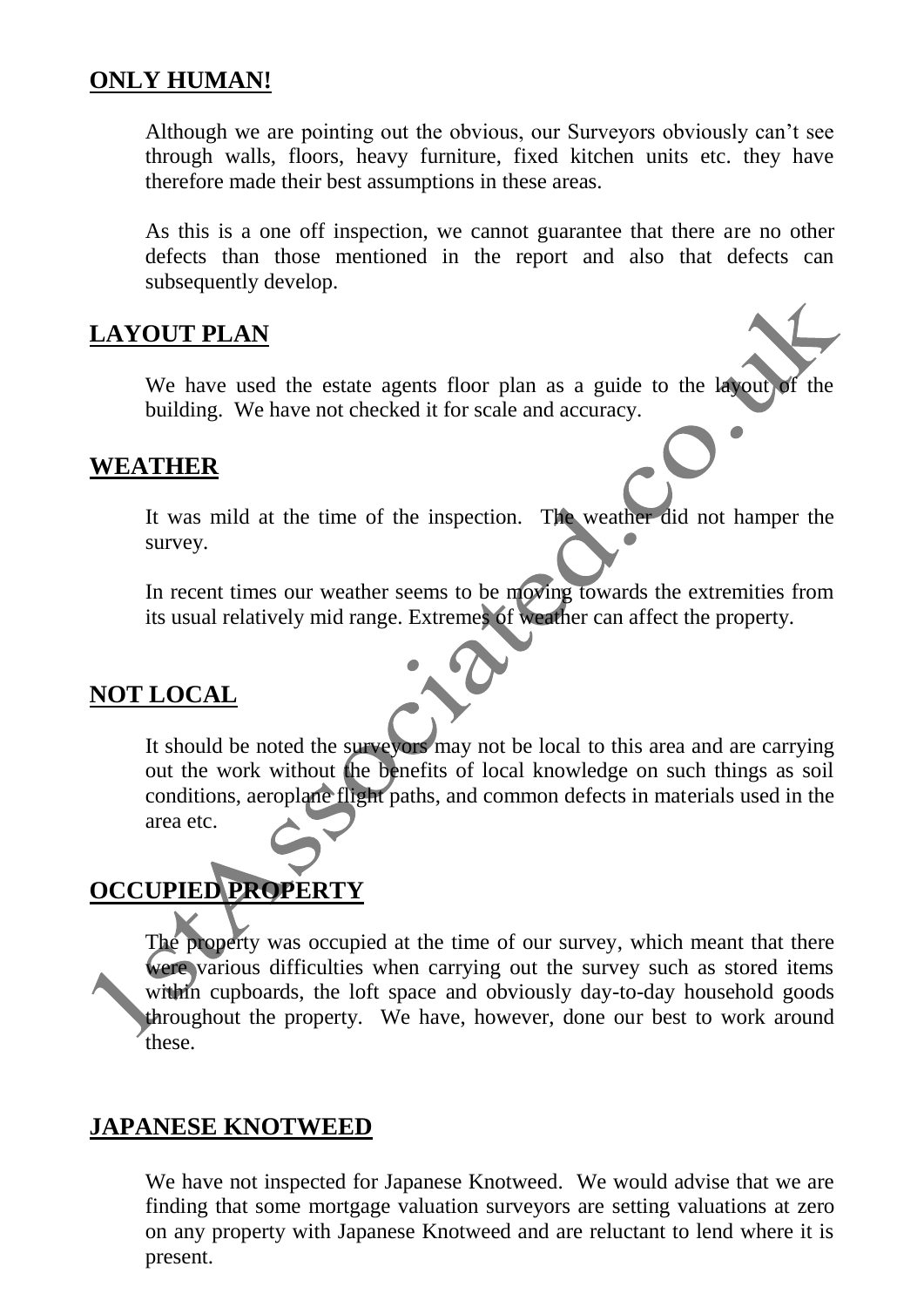**ACTION REQUIRED:** You need to carry out your own investigations on this matter before you commit to purchase the property and be aware that it could be in neighbouring properties which you do not have direct control over.

## **INSPECTION LIMITED**

Unfortunately in this instance our inspection has been limited as:

- 1) We did not view the roof structure as the access hatch was locked.
- 2) We did not open up the walls as we could not see a way of doing this without causing damage.
- 3) The cupboards prohibited our view of some walls as they were lined.
- 4) We did not open up the ground floor as we could not see a way to do it without causing damage.
- 5) We did not have access to the adjoining apartment.
- 6) We thank you for taking the time to meet us during the survey.



Roof access locked shut



Cupboards lined so unable to view walls

## **BUILDING INSURANCE**

We do not advise with regard to building insurance. You need to make your own enquiries. Some areas may have a premium, some buildings may have a premium and some insurers may be unwilling to insure at all in certain areas. You need to make your own enquires prior to committing to purchase the property. Please be aware the fact a building is currently insured does not mean it can be re insured.

We would comment that non-insurability of a building we feel will affect value. It is therefore essential to make your own enquiries with regard to insurance before committing to purchase the property and incurring fees.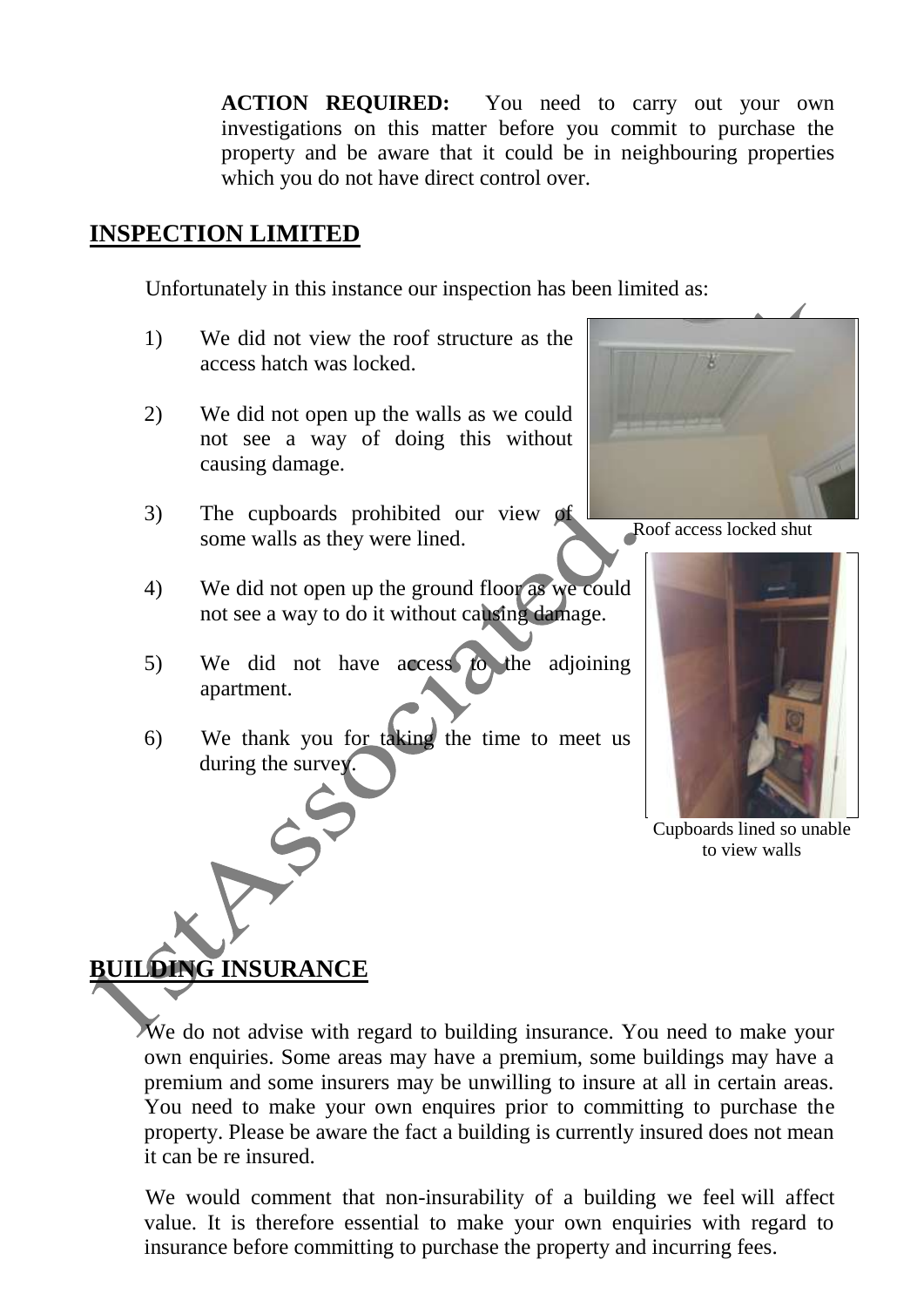**ACTION REQUIRED:** You need to contact an insurance company today to make enquiries with regard to insurance on this property.

**XASSOCIATED.CO.**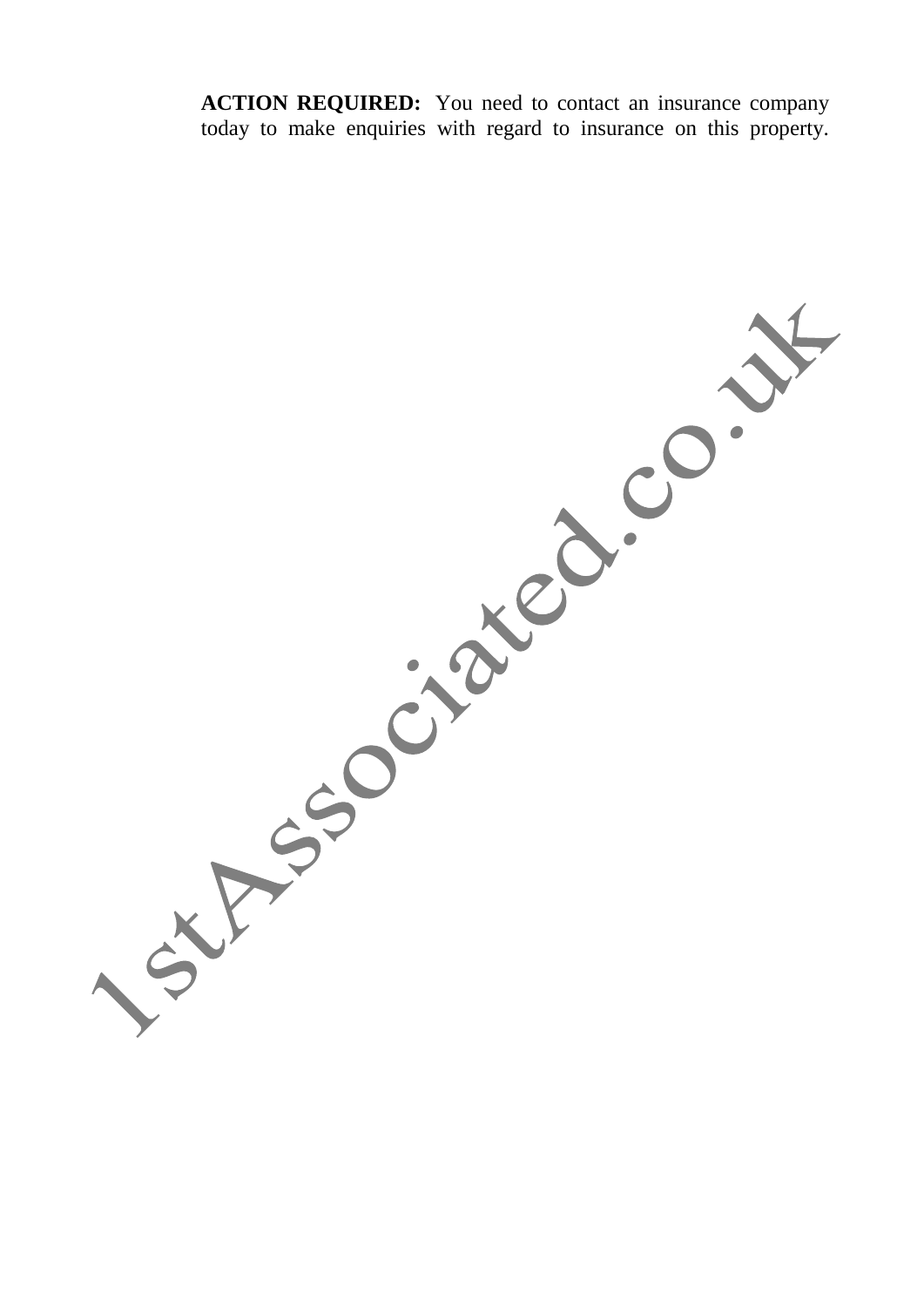# **APPENDICES**

- 1. General Information on Living in Leasehold/Shared Freehold Properties.
- 2. The Electrical Regulations Part P of the Building Regulations
- 3. Information on the Property Market

SXF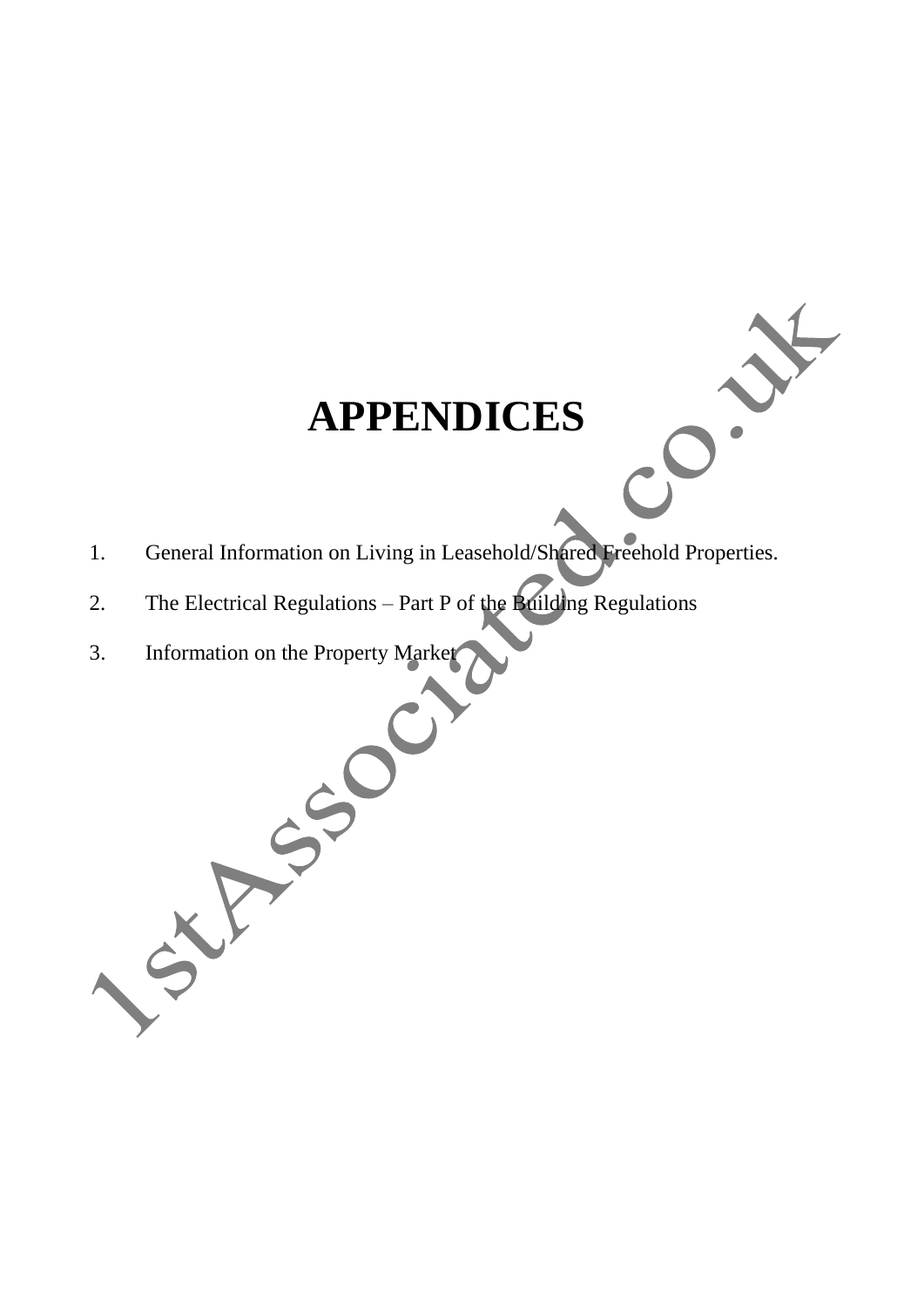# **GENERAL INFORMATION ON LIVING IN LEASEHOLD / SHARED FREEHOLD PROPERTIES**

## **Living in Multi Occupied Properties**

These generally divide into freehold properties and leasehold or shared freehold, the latter two are where you have a share of the whole of the property and responsibilities in relation to the whole of the property. The following explains this further:

#### 1. **Leases come with responsibilities**

As a leasehold/shared freehold flat owner, you usually own and are responsible for the maintenance of everything within its four walls, including floorboards and plasterwork, but not usually the external or structural walls.

## 2. **Who is the landlord?**

The landlord, who can be a person, a company, a local authority or a housing association, owns the structure and common parts of the building and the land it stands on and is responsible for its maintenance. However it may be recharged to yourself or the responsibility passed to you.

## 3. **Owning a shared freehold / leasehold**

It is becoming quite common for the leaseholders/shared freeholders to own the freehold of the building through a residents' management company, effectively becoming their own landlord.

## 4. **Within most leases you have a contractual responsibility to maintain and repair the property**

A lease/shared freeholder agreement is a contract between the leaseholder/shared freeholder and the landlord, giving conditional ownership for a fixed period of time. It is the key to all the responsibilities and obligations of both the leaseholder/shared freeholder and the landlord and should spell out what you can expect from the landlord in terms of services.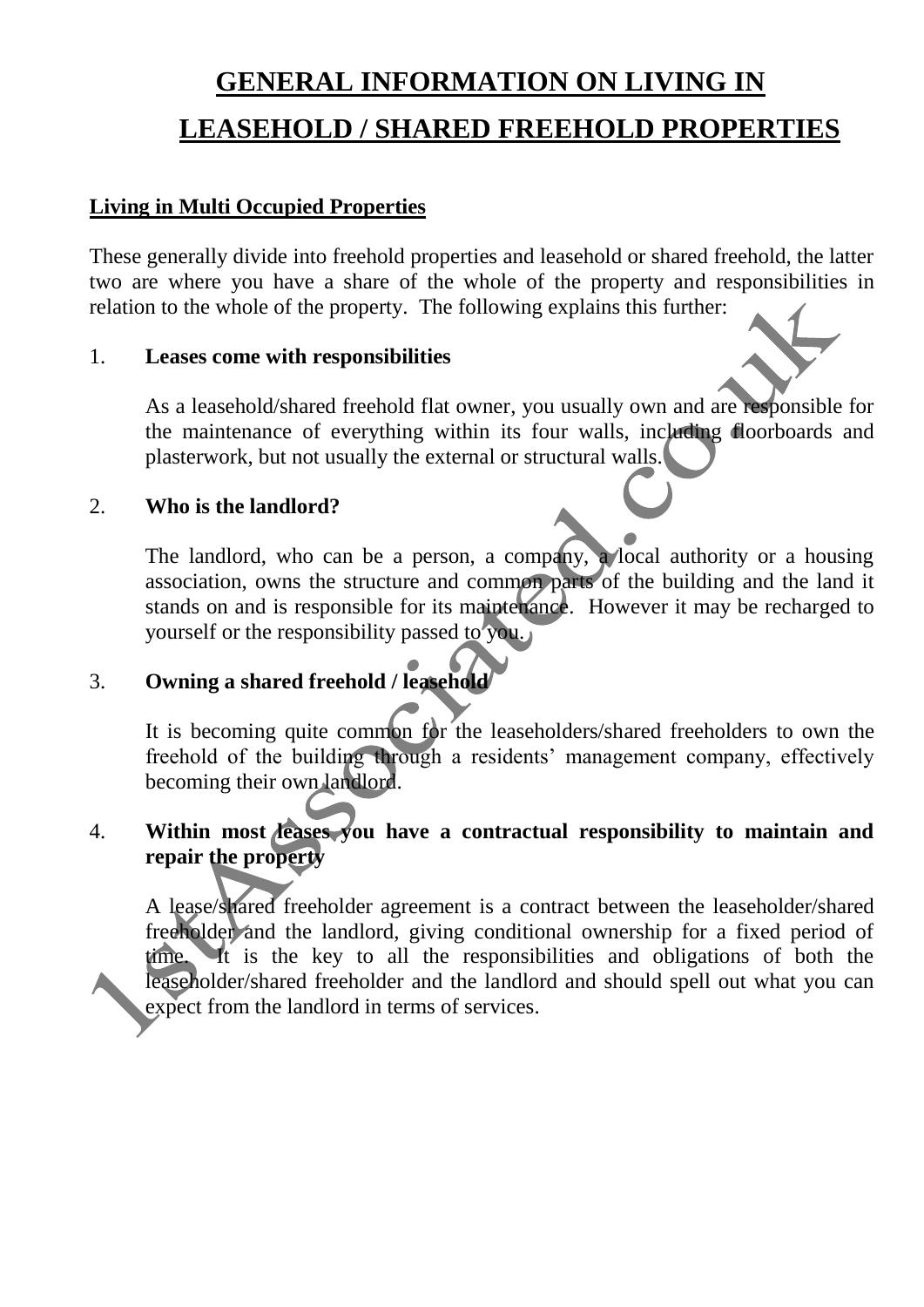## 5. **No two leases are the same; read the lease**

No two leases/shared freehold agreements are the same, so it is essential you read yours carefully to find out exactly what your rights and responsibilities are. Get advice if unsure about any legal language.

Your contractual rights laid out in the lease/shared freehold agreement normally entitle you to expect the landlord to maintain and repair the building and manage the common parts such as grounds, staircases and hallways.

## 6. **Generally requirements internally**

You will be required to keep the inside of the flat in good order, to behave in a neighbourly manner, to pay a share of the costs of maintaining and running the building and not to do certain things, such as sub-let, without the landlord's consent.

## 7. **Leasehold is a tenancy**

Because leasehold/shared freehold is a tenancy, it is subject to the payment of a rent – which may be nominal. Ground rent is a specific requirement of the lease/shared freehold and must be paid on the due date.

## 8. **Services charges**

Service charges are payable by the leaseholder/shared freeholder to the landlord for all the services they provide, including maintenance and repairs, insurance of the building and, in some cases, provision of central heating, lifts, lighting and cleaning of common areas etc. Service charges usually also include the costs of management, either by the landlord or by a professional managing agent.

## 9. **What the landlord can and cannot charge you for**

Details of what can and cannot be charged by the landlord and the proportion of the charge to be paid by the individual leaseholder/shared freeholder are all set out in the lease/shared freehold agreement. So do read it very carefully.

All maintenance costs are met by the leaseholders/shared freeholders and landlords normally make no financial contribution. Service charges can vary from year to year and can go up and down with no limit other than that they are "reasonable".

## 10. **Collection of service charges in advance**

Most modern leases/shared freehold agreements allow for the landlord to collect service charges in advance, repaying any surplus or collecting any shortfall at the end of the year.

## 11. **Landlords insurance**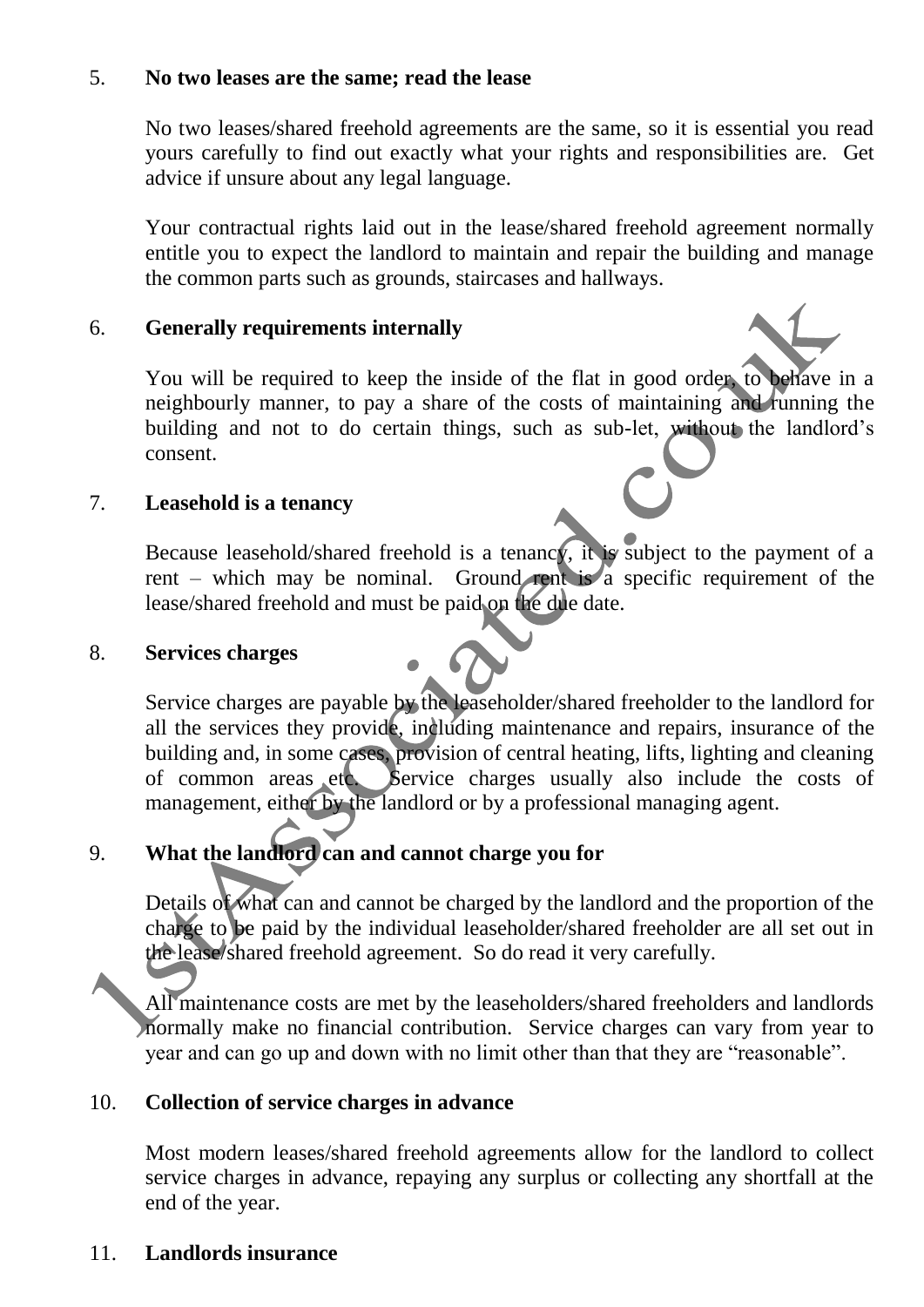The lease/shared freehold agreement normally obliges the landlord to take out insurance for the building and common parts and gives them the right to recover the cost of the premium through service charges. The policy doesn't usually cover the possessions of individual leaseholders/shared freeholders.

## 12. **Maintenance fund / Planned maintenance / Sinking fund**

Many leases/shared freehold agreements provide for the landlord to collect sums in advance to create a reserve fund, ensuring that enough money is available for future scheduled major works such as external decoration. The lease/shared freehold agreement will set out the sums involved and when regular maintenance works are due.

## 13. **Leasehold valuation tribunals**

Leaseholders/shared freeholders have powerful rights to challenge service charges they feel are unreasonable at Leasehold Valuation Tribunals (LVTs), which provide a relatively informal way to resolve residential leasehold/shared freehold disputes.

Application to LVTs can be made under many different laws and on many subjects. LVTs can determine, among other things, the reasonableness of a service charge and whether it is payable and disputes relating to insurance.

Lease publishes useful leaflets, which are downloadable from its website, on LVTs.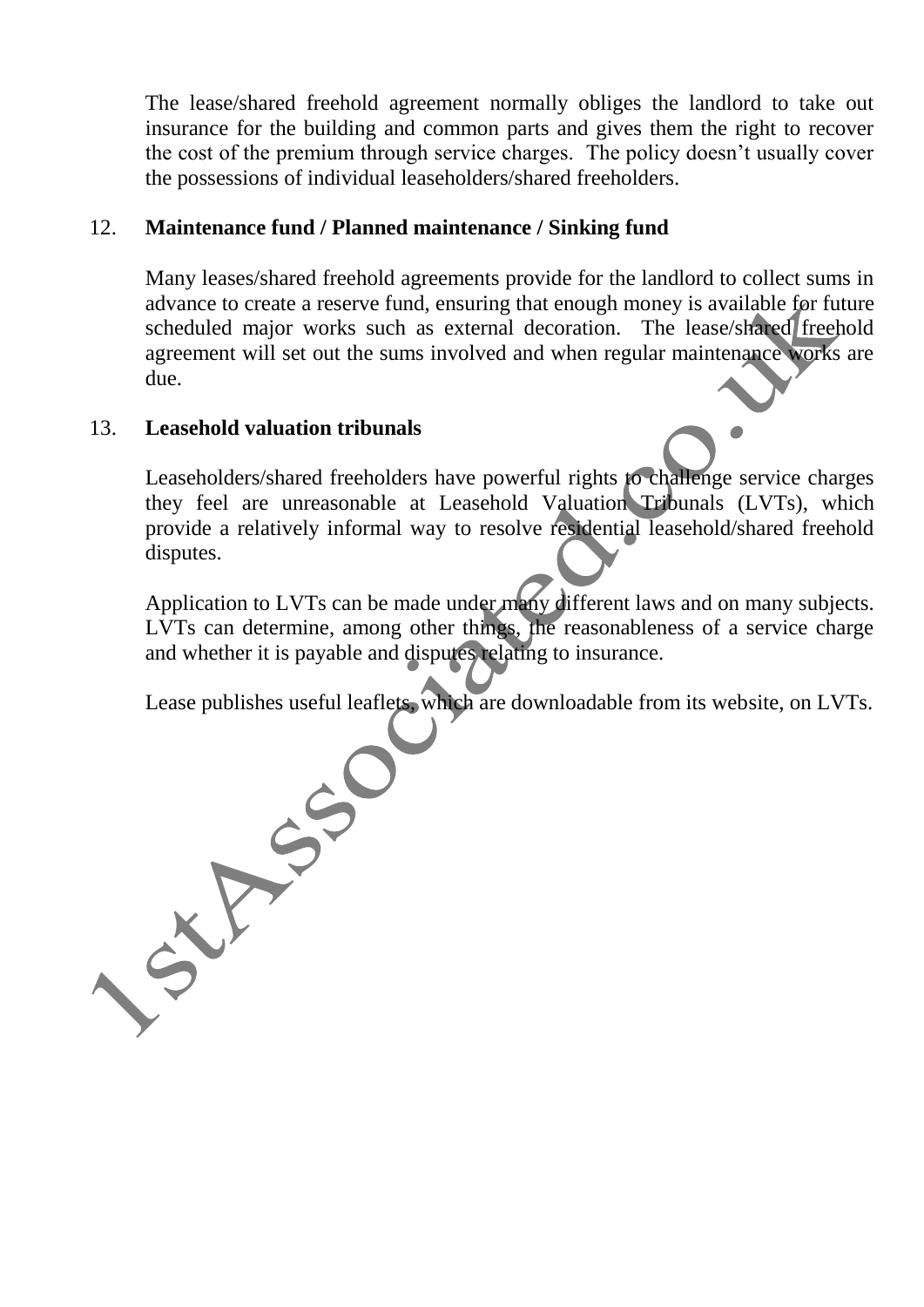#### 14. **Self manage or management company**

Some landlords carry out the management of the property themselves but others may appoint a managing agent to manage and maintain the building on behalf of the landlord, in accordance with the terms of lease/shared freehold agreement, current relevant legislation and codes of practice.

The agent takes instruction from the landlord, not the leaseholders/shared freeholders, but should be constantly aware of the leaseholders'/shared freeholders' wishes and requirements. The agent will receive a fee which is usually paid by leaseholders/shared freeholders as part of the service charges.

## 15. **Regulation of managing agents**

There is no statutory regulation of managing agents. Traditionally the management of property was with chartered surveyors and they have to agree to abide by the RICS (Royal Institution of Chartered Surveyors) rules and regulations as well as pass appropriate exams and qualifications; visit rics.org.uk. Also, more recently other bodies such as ARMA, the Association of Residential Managing Agents; see arma.org.uk.

## 16. **Landlord v Leaseholder**

If there is a problem with management services, the leaseholder's/shared freeholder's argument is not with the agent but with the landlord, who has ultimate responsibility for the full and proper management of the property.

Leaseholders/shared freeholders with such complaints are advised to discuss their situation with other leaseholders before contacting their landlord. In extreme cases where the landlord will not meet his obligations to maintain the buildings and communal areas in accordance with the lease/shared freehold agreement, it may be necessary to take action through the county court. Lease can give in-depth advice on such a course of action.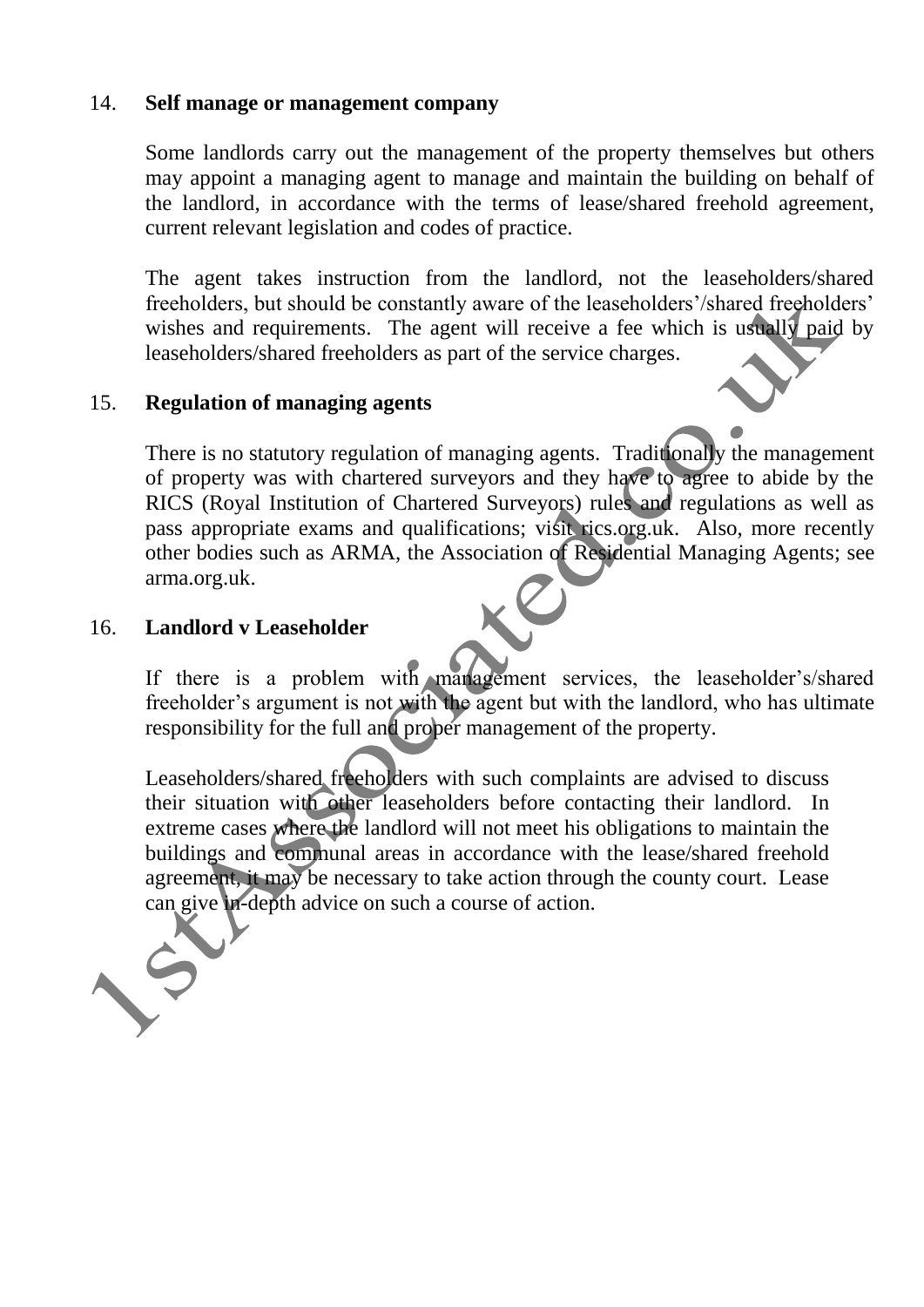## 17. **Right to manage option (RTM)**

CR

Leaseholders / shared freeholders also have an option to carry out the management themselves particularly if they think the landlords are not managing the property well.

Since September 2003, flat owners in England and Wales have been able to exercise the Right to Manage (RTM) and take over the management of their building without having to prove any fault on the part of their landlord.

RTM, part of a package of reforms stemming from the Commonhold and Leasehold Reform Act 2002, empowers leaseholders/shared freeholders to take control of the running of their building without having to stump up large sums of money to buy the freehold. They also gain better control over insurance costs and the level at which service charges are set.

Exercising this right is a relatively simple process. A formal notice is served on the landlord by an RTM company which has been set up by a sufficient number of qualifying tenants – leaseholders/shared freeholders whose lease/shared freehold agreement was originally granted for a term of more than 21 years.

But don't think of RTM as easy DIY management and a way of getting rid of all managing costs. Managing a building involves running a complex business and complying with a raft of legislation and there will always be managing costs. Lease advises leaseholders/shared freeholders exercising this right to appoint a professional to manage their block.

If you do have serious problems and disagreements whether you are a tenant, landlord, shared freeholder or leaseholder we would recommend you contact a solicitor that specialises in property or a chartered surveyors who has relevant experience.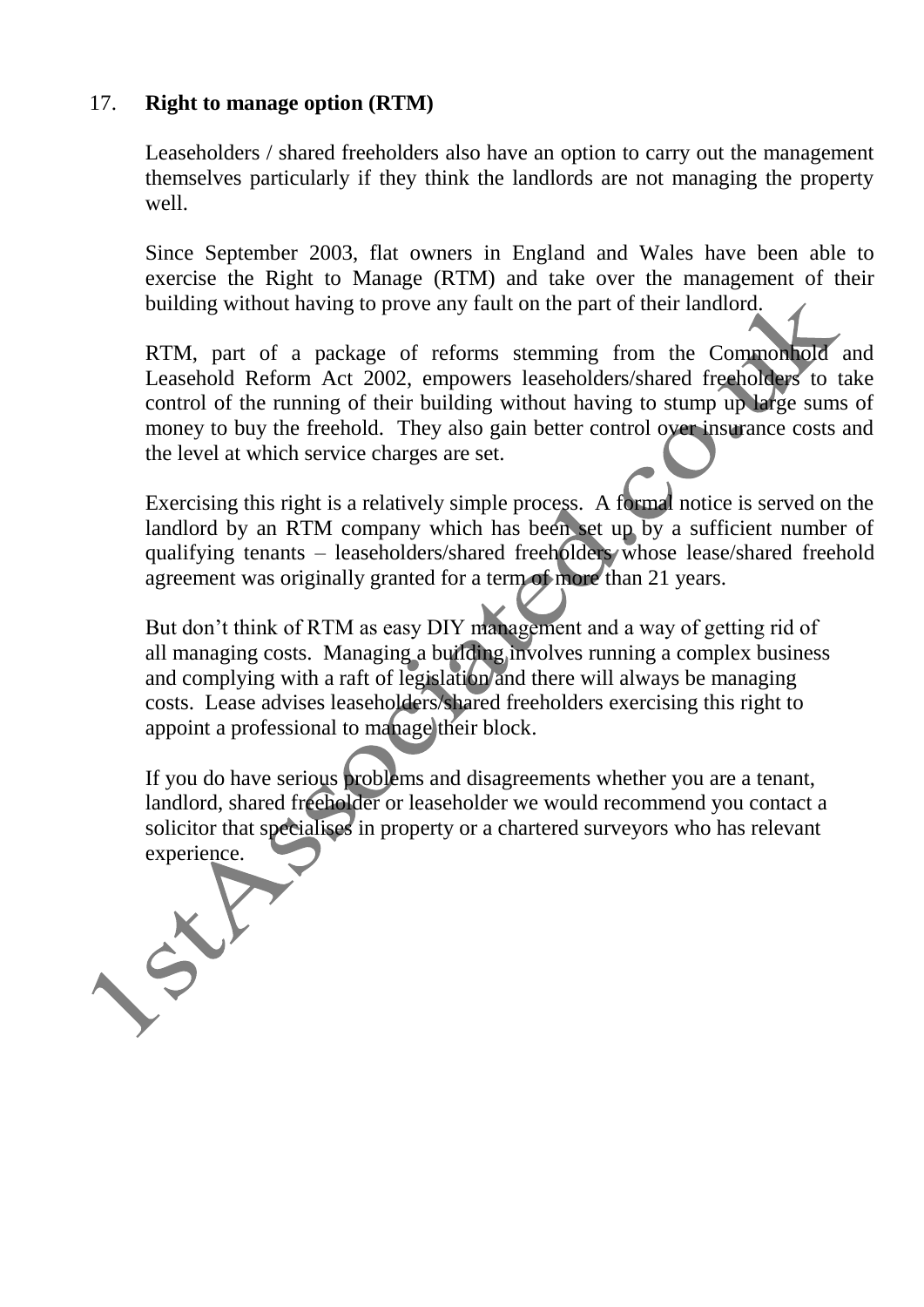# **THE ELECTRICAL REGULATIONS PART P OF THE BUILDING REGULATIONS**

Here is our quick guide to the Regulations, but please take further advice from a qualified and experienced electrician.

From 1st January 2005, people carrying out electrical work in homes and gardens in England and Wales must follow new rules in the building regulations. All significant electrical work carried out in the home will have to be undertaken by a registered installer or be approved and certified by the local authority's building control department. Failure to do so will be a legal offence and could result in a fine. Non-certified work could also put your household insurance policy at risk.

If you can't provide evidence that any electrical installation work complies with the new regulations, you could have problems when it comes to selling the property.

There will be two ways in which to prove compliance:

- 1. A certificate showing the work has been done by a Government-approved electrical installer - NICEIC Electrical Contractor or equivalent trades body.
- 2. A certificate from the local authority saying that the installation has approval under the building regulations.

Homeowners will still be able to do some minor electrical jobs themselves. To help you, we've put together this brief list of dos and don'ts.

# **Work You Cannot do Yourself**

- Complete new or rewiring jobs.
- Fuse box changes.
- Adding lighting points to an existing circuit in a 'special location' like the kitchen, bathroom or garden.
- Installing electrical earth connections to pipework and metalwork.
- Adding a new circuit.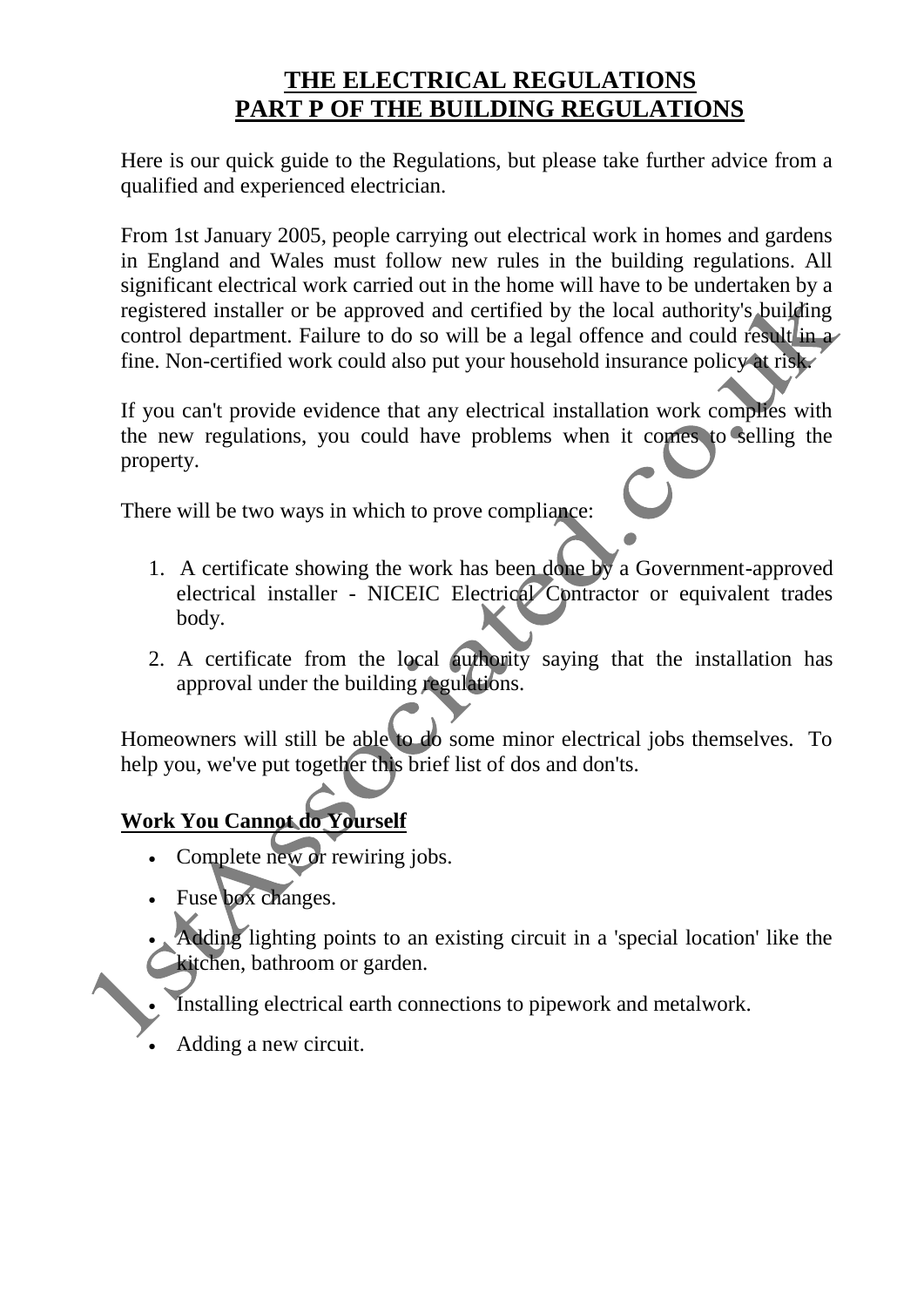# **INFORMATION ON THE PROPERTY MARKET**

We used to include within our reports articles on the property market that we thought would be of interest and informative to you, however we were concerned that in some cases these did not offer the latest information. We have therefore decided to recommend various websites to you, however it is important to realise the vested interest the parties may have and the limits to the information.

#### [www.landreg.org.uk](http://www.landreg.org.uk/)

This records the ownership of interests in registered land in England and Wales and issues a residential property price report quarterly, which is free of charge. The Land Registry is a Government body and records all transactions as far as we are aware, although critics of it would argue that the information is often many months out of date.

#### [www.rics.org.uk](http://www.rics.org.uk/)

The Royal Institution of Chartered Surveyors offer quarterly reports via their members. Although this has been criticised as being subjective and also limited, historically their predictions have been found to be reasonably accurate.

## [www.halifax.co.uk](http://www.halifax.co.uk/) and [www.nationwide.co.uk](http://www.nationwide.co.uk/)

Surveys have been carried out by these two companies, one now a bank and the other a building society, for many years. Information from these surveys is often carried in the national press. It should be remembered that the surveys only relate to mortgaged properties, of which it is generally considered represents only 75% of the market. It should also be remembered that the national coverage of the two companies differs and that they may be offering various incentives on different mortgages, which may taint the quality of information offered. That said they do try to adjust for this, the success or otherwise of this is hard to establish.

#### www.hometrack.co.uk

This gives information with regard to house sale and purchase prices.